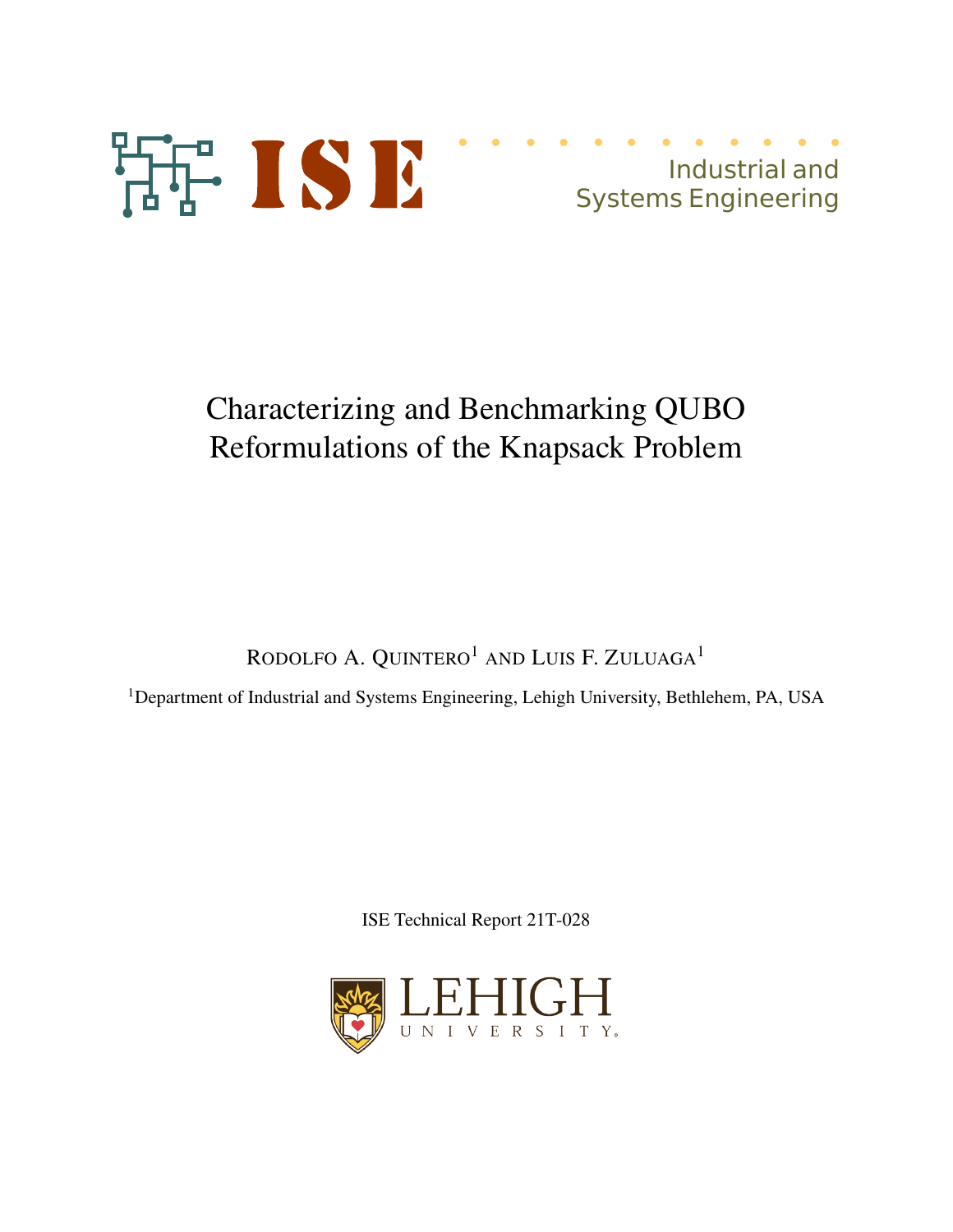## Characterizing and Benchmarking QUBO Reformulations of the Knapsack Problem

Rodolfo A. Quintero<sup>∗</sup>

Luis F. Zuluaga†

#### Abstract

Constrained combinatorial optimization problems can be reformulated as a quadratic binary unconstrained optimization (QUBO) problems using reformulation and constraint penalization techniques. This allows the use of quantum computers, both gate and annealing based, to obtain approximate solutions of the problems. However, depending on how the reformulation and constraint penalization is done, different penalization constants need to be used; additional binary variables need to be added, and the binary length of the coefficients in the penalization functions may vary considerably. All of these features have an impact on the efficiency with which any current quantum computer solves the aforementioned reformulations. Most of the literature regarding QUBO reformulations for constrained optimization problems is centered around equality constrained problems. Here, we focus on the "simplest" inequality constrained problem in this class: the knapsack problem (KP). Specifically, we derive different QUBO formulations for the KP, characterize the range of their associated penalty constants, as well as computationally benchmark them through experiments using the quantum aproximate optimization algorithm (QAOA) on a gate based quantum computer. As a byproduct, we correct some erroneous results regarding QUBO reformulations for the KP reported in the literature.

#### 1 Introduction

Quantum computing (QC) has the potential of transforming our capabilities to solve difficult optimization problems for which no traditional numerical or theoretical efficient solution algorithms are known to exist  $[14]$ . Within this framework, the category of combinatorial optimization problems (COPT) are of special interest; that is, optimization problems whose feasible set  $S \subseteq \{0,1\}^n$  (or equivalently,  $\{-1, 1\}$ <sup>n</sup>) for some positive integer n [16]. It is well known that many COPT problems are NP-hard to solve [see, e.g., 10]. Here, we will consider one of the "simplest" NP-hard COPT problems: the knapsack problem (KP) [18], since it maximizes a linear objective function subject to a single linear inequality constraint and to binary variable constraints.

The KP together with many famous COPT problems can be reformulated as a *quadratic un*constrained binary optimization (QUBO) problem, which allows the use of both quantum annealing devices [see, e.g., 11, 13] and quantum gate based devices to solve them [see, 4, 23].

For some COPT feasibility problems (i.e., without an objective) that can be formulated using linear equality constraints, the desired QUBO reformulation can be obtained using any positive

<sup>∗</sup>Department of Industrial and Systems Engineering, Lehigh University, USA roq219@lehigh.edu

<sup>†</sup>Department of Industrial and Systems Engineering, Lehigh University, USA, luis.zuluaga@lehigh.edu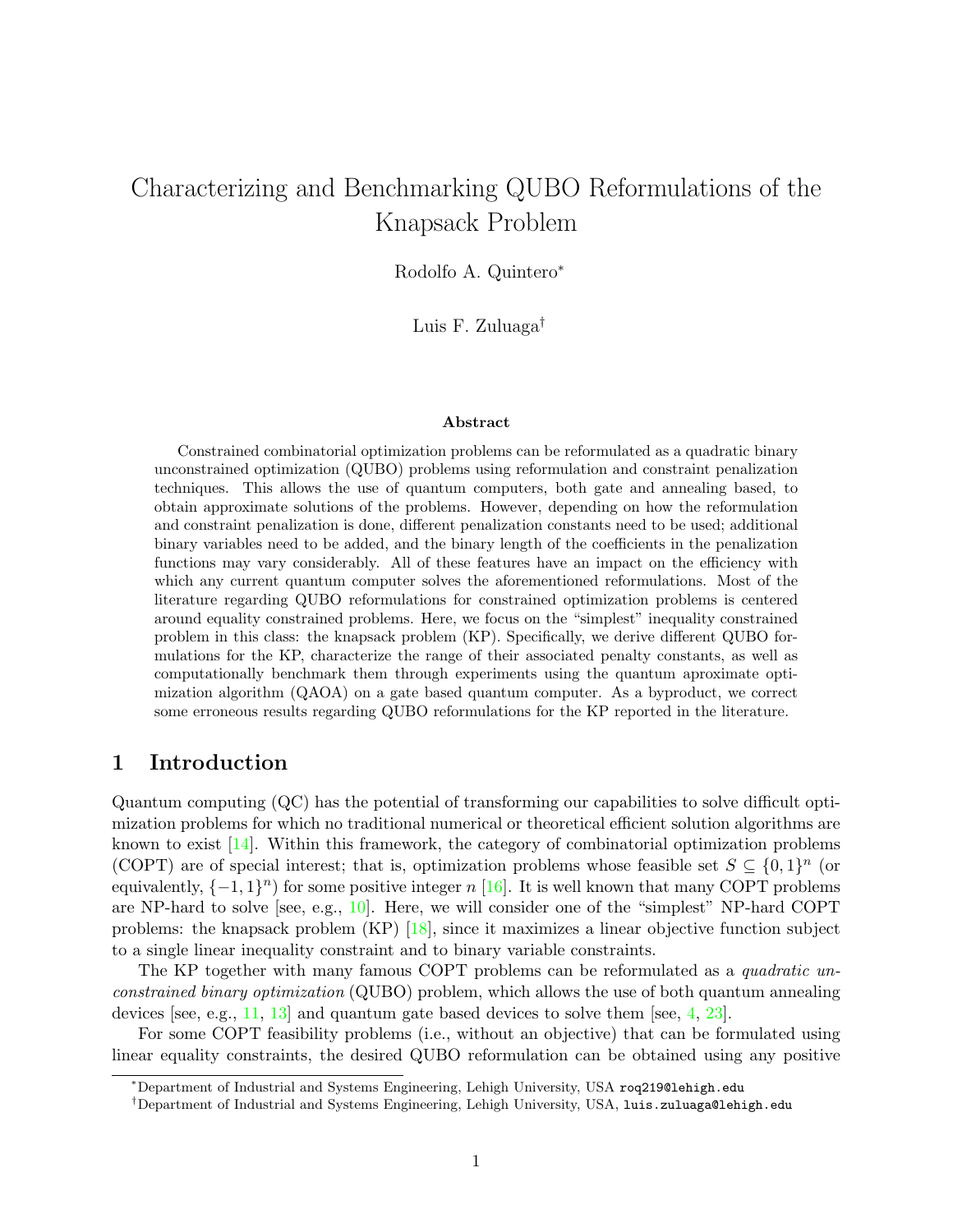penalty parameter (to penalize the constraints' violations). For example, consider the QUBO reformulations of the number partitioning problem  $[11, 15]$ , the graph isomorphism problem  $[2]$ , the exact cover problem  $[11]$ , and some planning problems  $[20]$ , to name a few. However, when the COPT problem formulation requires (or uses) nonlinear constraints and/or an objective function, the desired QUBO reformulation is only guaranteed to be obtained for values of the penalty parameter(s) that are larger than a known, and potentially large, lower bound. For example, consider the QUBO reformulations for the maximum clique problem [11], the traveling salesman problem [11, 15], and the minimax matching problem [11]. Worst, in some cases, the desired QUBO reformulation is only guaranteed to be obtained for an unknown large enough value of the penalty parameter(s). For example, consider the QUBO reformulations of the job shop scheduling problem [25], the de-conflicting optimal trajectories problem [24], the traveling salesman problem with time windows  $[17]$ , and some of the problems discussed in  $[6]$ . Additionally, when the COPT problem formulation requires (or uses) linear inequality constraints, a potentially large number of auxiliary (i.e., slack) binary variables need to be introduced to obtain the desired QUBO reformulation. For example, consider the maximum clique QUBO reformulation provided in [11], and the COPT problems considered in [28].

The fact that large (or unknowingly large) penalty parameters, and additional binary variables might be needed to obtain the desired QUBO reformulation can hinder the ability of quantum computers to more efficiently solve COPT problems [see, e.g.,  $5$ ,  $22$ ,  $28$ ]. As the results in [7] highlight, this efficiency is key towards the goal of using *noisy intermediate scale quantum* (NISQ) devices to solve COPT problems more efficiently than with classical computers. Not surprisingly, recent articles look beyond obtaining QUBO reformulations of COPT problems such as the graph isomorphism problem as well as tree and cycle elimination problems, to look for improved QUBO reformulations of these problems for NISQ devices [see, e.g., 2, 5, 9, 26, 27]. That is, QUBO reformulations that are tailored to be more efficiently used in NISQ devices.

Along this lines, we consider the problem of characterizing the lowest penalty constants that can be used when different QUBO formulations as considered to obtain a QUBO reformulation of the KP. Regarding QUBO reformulations of the KP, in [11, Section 5.2] a QUBO formulation of the KP is given that was used in [19] together with adiabatic computing to solve the KP. In this work, we go deeper into this characterization, since the range of the penalty constants proposed in [19] and [11] does not produce, in general, exact reformulations of the KP. We give penalty constants that correspond with reformulations of the KP, and also provide another characterization of the KP that uses the same amount of binary variables as the one in  $[11]$ , but with a much smaller input length of the penalty constants and the coefficients in the penalty function.

The rest of the paper is organized as follows. In Section 2, we review the KP and the QUBO reformulation considered in [11] and characterize the penalty constants associated with this QUBO reformulation, as well as other alternative QUBO reformulations. In Section 3, we consider avenues to improve the QUBO reformulations considered in Section 2, by considering unconstrained binary optimization reformulations of the KP without the use of slack variables. To benchmark the QUBO reformulations presented in Section 2, in Section 4, we use them to solve instances of the KP, using the quantum approximate optimization algorithm (QAOA) on an IBM quantum simulator.

#### 2 QUBO reformulations for knapsack problem

The KP can be stated as follows. Given n items, each of which has an associated profit  $c_i \in \mathbb{Z}_{++}$ and weight  $w_i \in \mathbb{Z}_{++}$  for  $i \in \{1, ..., n\} := [n]$ , and a knapsack with weight capacity  $W \in \mathbb{Z}_{++}$ , where  $\mathbb{Z}_{++}$  denotes the set of positive integers; the aim of the KP is to pack as many items as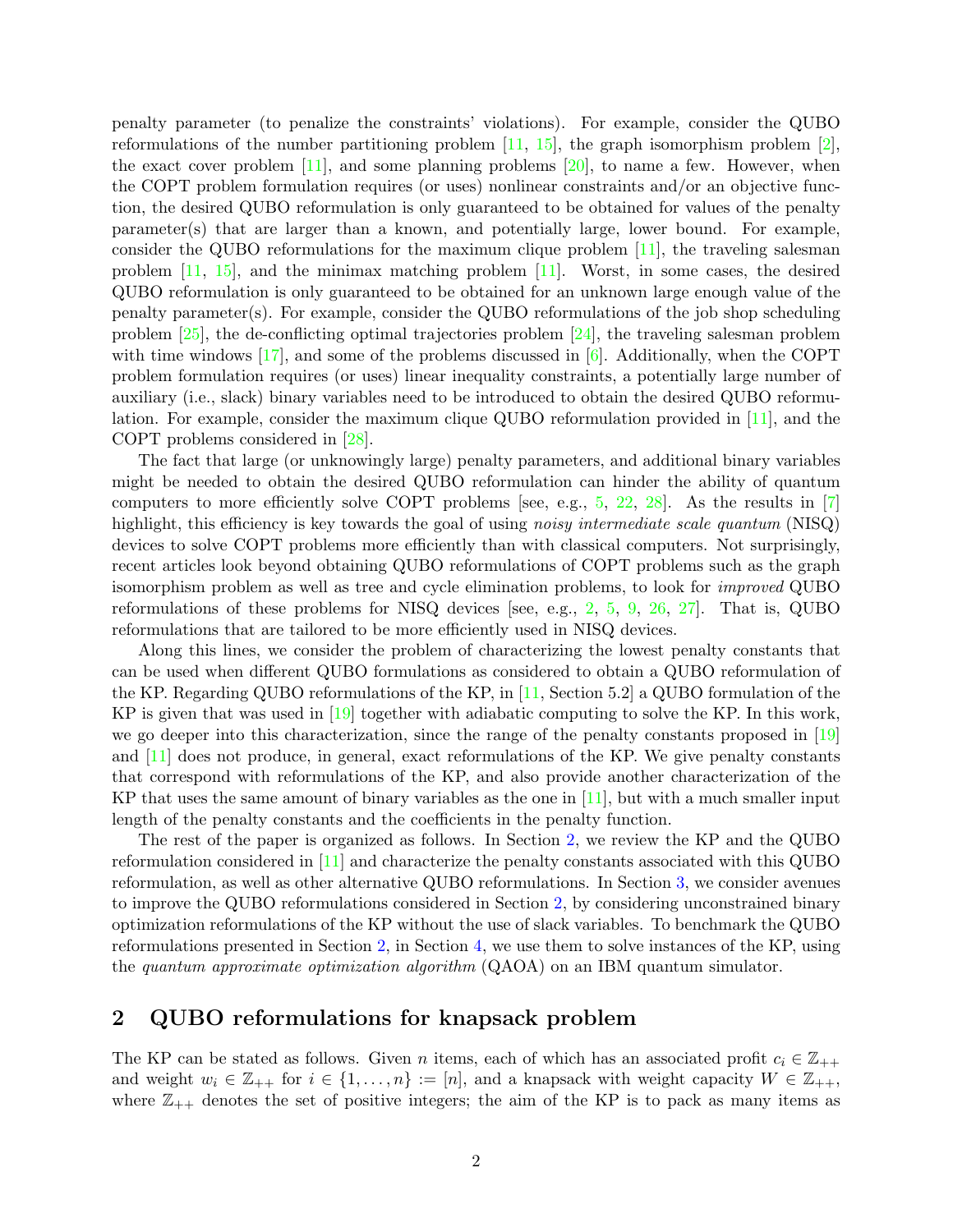possible to maximize the value of the packed knapsack. The KP can be formulated as:

$$
\max \sum_{i=1}^{n} c_i x_i
$$
\n
$$
\text{s.t. } \sum_{i=1}^{n} w_i x_i \le W
$$
\n
$$
x \in \{0, 1\}^n.
$$
\n
$$
(1)
$$

Without loss of generality, we can assume that  $w_i \leq W$  for every  $i \in [n]$ . Also, we can assume that  $W < \sum_{i=1}^{n} w_i$ , since otherwise the solution to (1) is trivial. Note that with this assumption the binary input length of W cannot grow arbitrary large. For ease of presentation, let us put all the conditions on the data of the KP in a blanket assumption that applies to all the results presented in the article.

Assumption 1. Throughout the article, it is assumed that the data of the KP instances satisfies:  $c \in \mathbb{Z}_{++}^n$ ,  $w \in \mathbb{Z}_{++}^n$ ,  $W \in \mathbb{Z}_{++}$ ,  $w_i \leq W$ , for  $i \in [n]$ , and  $W < \sum_{i=1}^n w_i$ .

Theoretically, it is well known that the decision knapsack problem is NP-complete [see, e.g., 18, 29]. More speficially, the KP complexity is known to be weakly NP-hard, since it can be solved in pseudo-polynomial time  $O(nW)$  using dynamic programming [see, e.g., 18]. In practice, large instances of the KP can be solved by exact methods in reasonable time. See [12], for a survey of some techniques to deal with such instances.

Next, we derive the first QUBO reformulation of the KP considered in [see, e.g., 11, Sec. 5.2]. Note that (1) is equivalent to

$$
\max \sum_{i=1}^{n} c_i x_i
$$
  
st. 
$$
\sum_{i=1}^{n} w_i x_i + s = W
$$
  

$$
x \in \{0, 1\}^n, s \in \mathbb{Z}_+.
$$
 (2)

If we rewrite (2) as follows

$$
\max \sum_{i=1}^{n} c_i x_i
$$
\n
$$
\text{st. } \sum_{i=1}^{n} w_i x_i = \sum_{k=1}^{W} k y_k
$$
\n
$$
\sum_{k=1}^{W} y_k = 1
$$
\n
$$
x \in \{0, 1\}^n, y \in \{0, 1\}^W,
$$

one can get a QUBO reformulation of (1) by defining a penalty function  $g: \{0,1\}^{n+W} \to \mathbb{Z}$  as

$$
g(x,y) = \left(\sum_{i=1}^{n} w_i x_i - \sum_{k=1}^{W} k y_k\right)^2 + \left(1 - \sum_{k=1}^{W} y_k\right)^2,
$$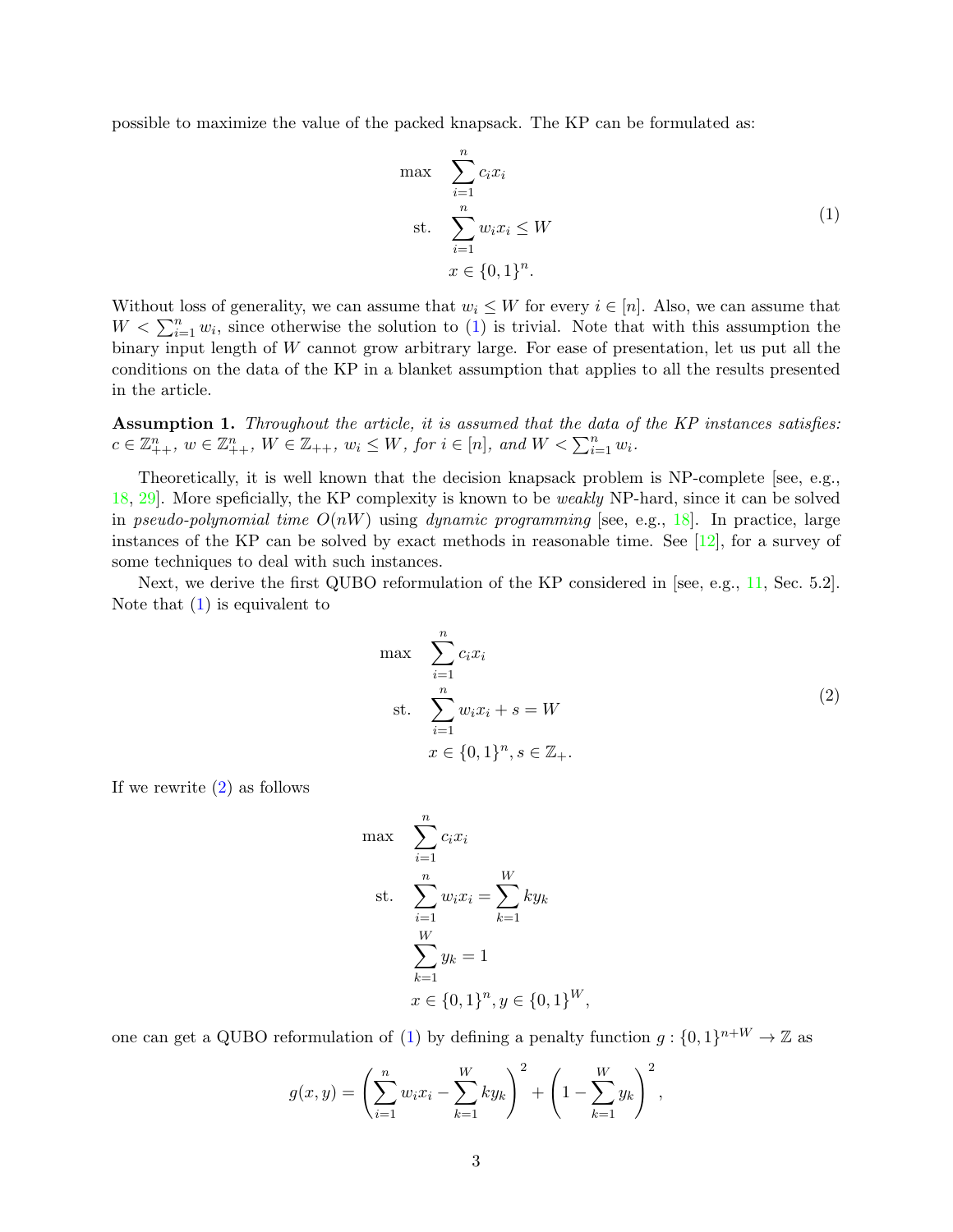and, showing that for a large enough constant  $C$ , problem  $(1)$  is equivalent to

$$
\max \sum_{i=1}^{n} c_i x_i - Cg(x, y)
$$
  
s.t  $x \in \{0, 1\}^n, y \in \{0, 1\}^W.$  (3)

In [11, Sec. 5.2], it is stated that for any constant C greater than  $\max\{c_i : i \in [n]\}$ , reformulation  $(3)$  is equivalent to  $(1)$ ; however, this is not always the case, as illustrated in the next examples:

Example 1. Consider the following instance of the KP

$$
\max \quad 5x_1 + 3x_2 + 4x_3 + 5x_4
$$
\n
$$
\text{s.t.} \quad 2x_1 + x_2 + 2x_3 + 2x_4 \le 4
$$
\n
$$
x \in \{0, 1\}^4
$$
\n
$$
(4)
$$

whose optimal solution is attained at  $x^* = (1,0,0,1)$  with optimal value  $z^* := 10$ . Now, consider the QUBO formulation

$$
\max \quad 5x_1 + 3x_2 + 4x_3 + 5x_4 - 6\left(2x_1 + x_2 + 2x_3 + 2x_4 - \sum_{k=1}^4 ky_k\right)^2 - 6\left(1 - \sum_{k=1}^4 y_k\right)^2 := f(x, y)
$$
\n
$$
\text{st.} \quad x \in \{0, 1\}^4, y \in \{0, 1\}^4,\tag{5}
$$

and note that

$$
f((1,1,1,1),(0,0,1,1)) = 17 - 6(0) - 6(1) = 11 > 10 = z^*.
$$

Then, the QUBO formulation  $(5)$  is not a reformulation of  $(4)$ , even when the chosen penalty constant  $C = 6$  is greater than  $\max\{5, 3, 4, 5\} = 5$  (note that the example still works if one chooses any penalty constant  $5 < C < 7$ ).

Now, let us make a similar analysis for a more general instance of the KP.

**Example 2.** For each  $m \in \mathbb{Z}_+$ , let  $\mathcal{A}_m = \{c_1, \ldots, c_{2m+3}\} \subset \mathbb{Z}_+$  be a set such that  $c_i \leq N$  for some fixed  $N \in \mathbb{Z}_+$ , and every  $i \in [2m+3]$ . In other words,  $\mathcal{A}_m$  is a bounded set whose upper bound is independent of m. Let

$$
M_m := \max \left\{ \sum_{i \in I} c_i : I \subset [2m+3], |I| = m+2 \right\},\,
$$

and  $J_m$  be a  $(m+2)$ -subset of  $[2m+3]$  such that  $M_m = \sum_{i \in J_m} c_i$ . By definition,

$$
M_m = \max \sum_{i=1}^{2m+3} c_i x_i
$$
  
st. 
$$
\sum_{i=1}^{2m+3} c_i x_i \le M_m
$$

$$
x \in \{0, 1\}^{2m+3}.
$$
 (6)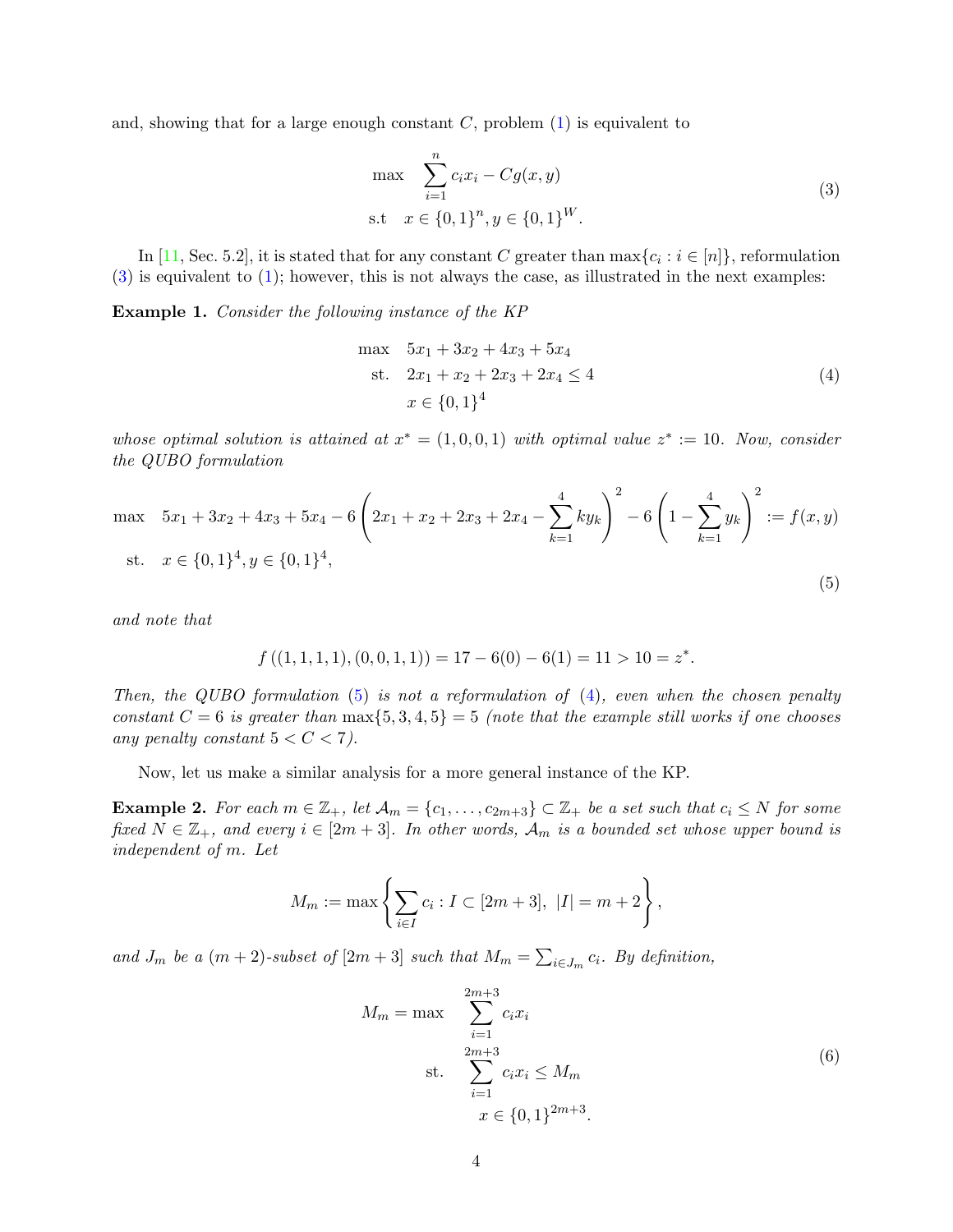Following (3), consider the QUBO formulation

$$
z := \max \quad f(x, y) := \sum_{i=1}^{2m+3} c_i x_i - C \left( \sum_{i=1}^{2m+3} c_i x_i - \sum_{k=1}^{M_m} k y_k \right)^2 - C \left( 1 - \sum_{k=1}^{M_m} y_k \right)^2
$$
  
st.  $x \in \{0, 1\}^{2m+3}, y \in \{0, 1\}^{M_m},$  (7)

with  $C = \sum_{i \in H} c_i$ , where H is a m-subset of  $[2m+3] \setminus J_m$ . By construction of  $M_m$ , there are positive integers  $\alpha \leq M_m$  and  $\beta \leq M_m$  such that  $\alpha \neq \beta$ , and  $\alpha y_\alpha + \beta y_\beta = \sum_{i=1}^{2m+3} c_i$  (for instance, we can take  $\alpha = M_m$ , and  $\beta = \sum_{i=1}^{2m+3} c_i - M_m < M_m$ ). Therefore, if we let  $\hat{x} = (1, 1, \dots, 1) \in \mathbb{Z}^{2m+3}$ , and define  $\hat{y} \in \mathbb{Z}^{M_m}$  as

$$
\hat{y}_k = \begin{cases} 1, & \text{if } h = \alpha \text{ or } h = \beta \\ 0, & \text{otherwise} \end{cases} \text{for all } k \in [M_m].
$$

Then, problem (7) satisfies

$$
z \ge f(\hat{x}, \hat{y}) = \sum_{i=1}^{2m+3} c_i - C = \sum_{i=1}^{2m+3} c_i - \sum_{i \in H} c_i = M_m + c_l > M_m
$$

where  $l = [2m+3] \setminus (J_m \cup H)$ . Thus, we conclude that (7) is not a reformulation of problem (6).

Note that since  $\mathcal{A}_m$  is bounded by N for every  $m \in \mathbb{Z}_+$ , and the sum  $C = \sum_{i \in H} c_i \to \infty$  as m goes to infinity, we have just proved that using  $N$  as a penalty constant in (7) is not enough (and neither was C), which contradicts the reformulation of the KP shown in  $[11, Sec. 5.2]$ . That is, taking  $C = \max\{c_i : i \in [n]\}$  in (3) does not guarantee that (3) is a QUBO reformulation of (1).

**Remark 1.** In example 2, we have actually shown something stronger, namely, there is a family of KPs  $\{\mathcal{K}(m) : m \in \mathbb{Z}_+\}$  such that their associated penalty constant in problem (3) goes to infinity as m increases to infinity.

Following up on Examples 1 and 2, we next characterize the range of the penalty constants that ensures that  $(3)$  is a QUBO reformulation of  $(1)$ . In what follows, we use e to denote the vector of all ones in the appropriate dimension.

**Theorem 1.** For any constants  $C_1 \ge \max\{c_i : i \in [n]\}\$  and  $C_2 \ge \sum_{i=1}^n c_i$ , the knapsack problem (1) can be reformulated as the following QUBO problem:

$$
\max f(x, y) := \sum_{i=1}^{n} c_i x_i - C_1 \left( \sum_{i=1}^{n} w_i x_i - \sum_{k=1}^{W} k y_k \right)^2 - C_2 \left( 1 - \sum_{k=1}^{W} y_k \right)^2
$$
\n
$$
\text{s.t.} \quad x \in \{0, 1\}^n, y \in \{0, 1\}^W. \tag{8}
$$

*Proof.* Let  $u \in \{0,1\}^n$  be an optimal solution for  $(1)$ . Note that since u is feasible for  $(1)$ , there exists  $v \in \{0,1\}^W$  such that  $\sum_{k=1}^W v_k = 1$  and  $w^T u - \sum_{k=1}^W k v_k = 0$ , which implies that  $f(u, v) = c^T u$ . Let  $(x^*, y^*) \in \{0, 1\}^{n+W}$  be an optimal solution of (8). Then,  $f(x^*, y^*) \ge f(u, v)$ .

Conversely, we want to prove that  $f(x^*, y^*) \le f(u, v)$  by showing that  $x^*$  must correspond to a feasible solution for  $(1)$ , or can be transformed into a feasible solution for  $(1)$ .

If  $x^*$  is feasible for (1), then there exists  $y' \in \{0,1\}^W$  such that  $w^{\intercal} x^* = \sum_{k=1}^W k y'_k$  and  $e^{\intercal} y' = 1$ . Thus,

$$
f(x^*, y^*) = f(x^*, y') = c^{\mathsf{T}} x^* \le c^{\mathsf{T}} u = f(u, v).
$$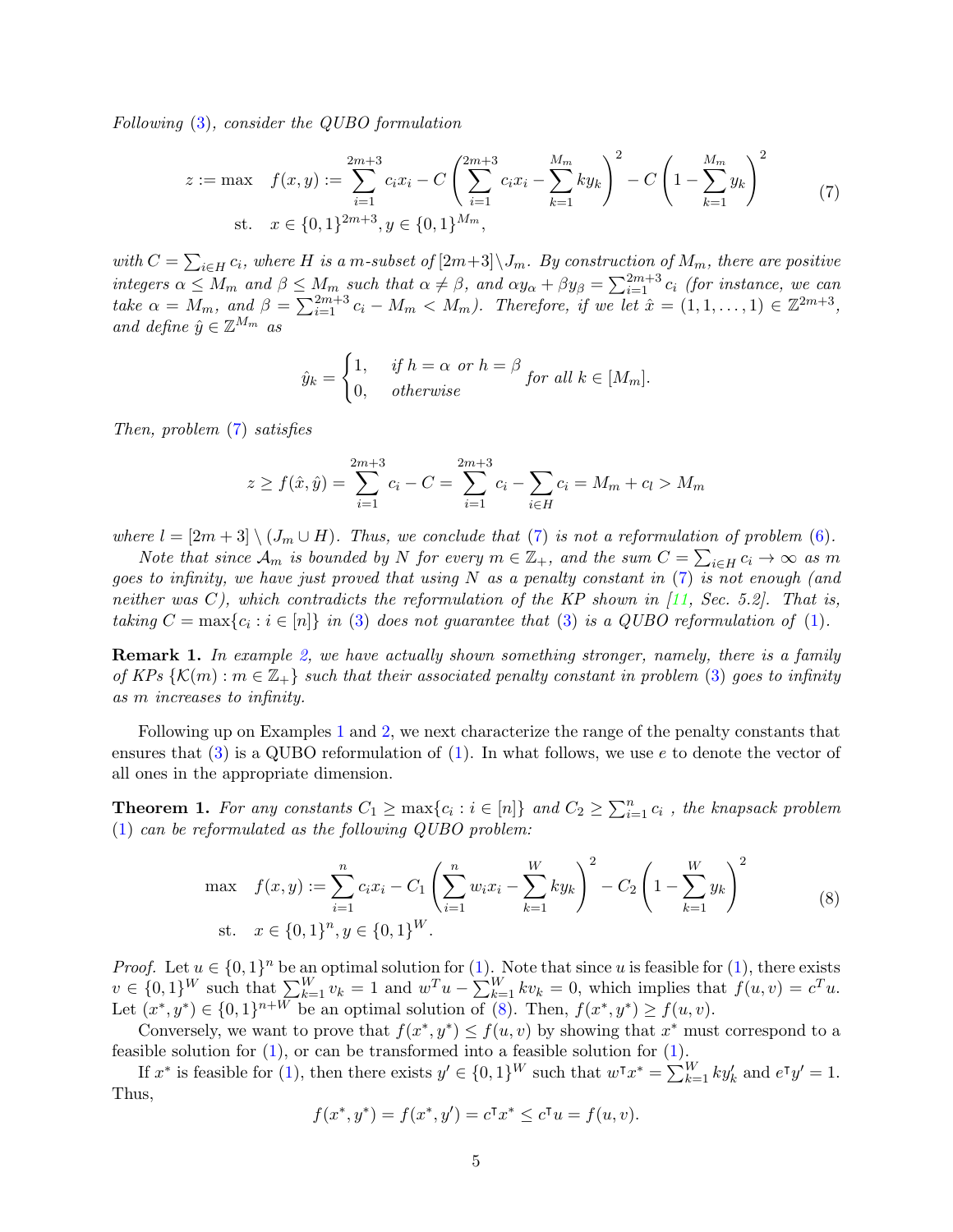The first equality above follows from the fact that the max $\{f(x^*, y) : y \in \{0, 1\}^W\}$  is attained at any  $y \in \{0,1\}^W$  satisfying  $w^{\intercal} x^* = \sum_{k=1}^W ky_k$ ,  $e^{\intercal} y = 1$ . Further, the inequality above follows since  $x^*$  is feasible for  $(1)$ .

If  $x^*$  is not feasible for (1); that is,  $w^T x^* - W > 0$ , then, it must hold true  $y_W^* = 1$  and  $y_k^* = 0$ for every  $k \in [W-1]$ , since at  $y = (0, \ldots, 1)$ , the difference  $w^T x^* - \sum_{k=1}^W k y_k$  is minimized for every  $y \in \{0,1\}^W$  such that  $e^{\mathsf{T}}y = 1$ .

Let  $j \in \text{supp}(x^*)$  and define  $\hat{x} \in \{0,1\}^n$  by letting

$$
\hat{x}_i = \begin{cases} x_j^*, & \text{if } i \neq j \\ 0, & \text{if } i = j \end{cases} \quad \text{for all } i \in [n].
$$

We consider two cases:

(i)  $w^T \hat{x} - W > 0$ : Then, by defining  $\hat{y} := y^* = (0, \ldots, 1)$ , we get that  $\sum_{k=1}^W k y_k^* = \sum_{k=1}^W k \hat{y}_k =$ W, and:

$$
f(x^*, y^*) = c^T x^* - C_1 \left( \sum_{i=1}^n w_i x_i^* - \sum_{k=1}^W k y_k^* \right)^2 - C_2 \left( 1 - \sum_{k=1}^W y_k^* \right)^2
$$
  
=  $c^T \hat{x} + c_j - C_1 \left( \sum_{i=1}^n w_i \hat{x}_i + w_j - W \right)^2$   
=  $c^T \hat{x} + c_j - C_1 \left( \sum_{i=1}^n w_i \hat{x}_i - W \right)^2 - 2C_1 w_j \left( \sum_{i=1}^n w_i \hat{x}_i - W \right) - C_1 w_j^2$   
<  $c^T \hat{x} - C_1 \left( \sum_{i=1}^n w_i \hat{x}_i - W \right)^2 = f(\hat{x}, \hat{y});$ 

which contradicts the optimality of  $(x^*, y^*)$  for  $(8)$ , so this case cannot happen.

(ii)  $w^T \hat{x} - W \leq 0$ : Then, let  $\hat{y} \in \{0, 1\}^W$  be defined by

$$
\hat{y}_k = \begin{cases} 1, & \text{if } k = w^T \hat{x} \\ 0, & \text{otherwise} \end{cases} \quad \text{for all } k \in [W].
$$

Thus,

$$
f(x^*, y^*) = c^T x^* - C_1 \left( \sum_{i=1}^n w_i x_i^* - \sum_{k=1}^W k y_k^* \right)^2 - C_2 \left( 1 - \sum_{k=1}^W y_k^* \right)^2
$$
  
=  $c^T \hat{x} + c_j - C_1 \left( \sum_{i=1}^n w_i x_i^* - W \right)^2$   

$$
\begin{cases} < c^T \hat{x} = c^T \hat{x} - C_1 \left( \sum_{i=1}^n w_i \hat{x}_i - \sum_{i=1}^W k \hat{y}_k \right)^2 = f(\hat{x}, \hat{y}) & \text{if } C_1 < \max\{c_i : i \in [n] \} \\ \le c^T \hat{x} = c^T \hat{x} - C_1 \left( \sum_{i=1}^n w_i \hat{x}_i - \sum_{i=1}^W k \hat{y}_k \right)^2 = f(\hat{x}, \hat{y}) & \text{if } C_1 = \max\{c_i : i \in [n] \}. \end{cases}
$$

Thus, if  $C_1 > \max\{c_i : i \in [n]\}$ , this case cannot happen as we reach a contradiction on the optimality of  $(x^*, y^*)$  for  $(8)$ . Therefore, if  $C_1 > \max\{c_i : i \in [n]\}$ , then  $x^*$  is feasible for (1). If  $C_1 = \max\{c_i : i \in [n]\},\$ either the same conclusion above is reached or  $f(x^*, y^*) = f(\hat{x}, \hat{y});$  that is,  $(\hat{x}, \hat{y})$  is optimal for (8) too, and since  $\hat{x}$  is feasible for (1),  $f(x^*, y^*) = c^T \hat{x} \le c^{\intercal} u = f(u, v)$ .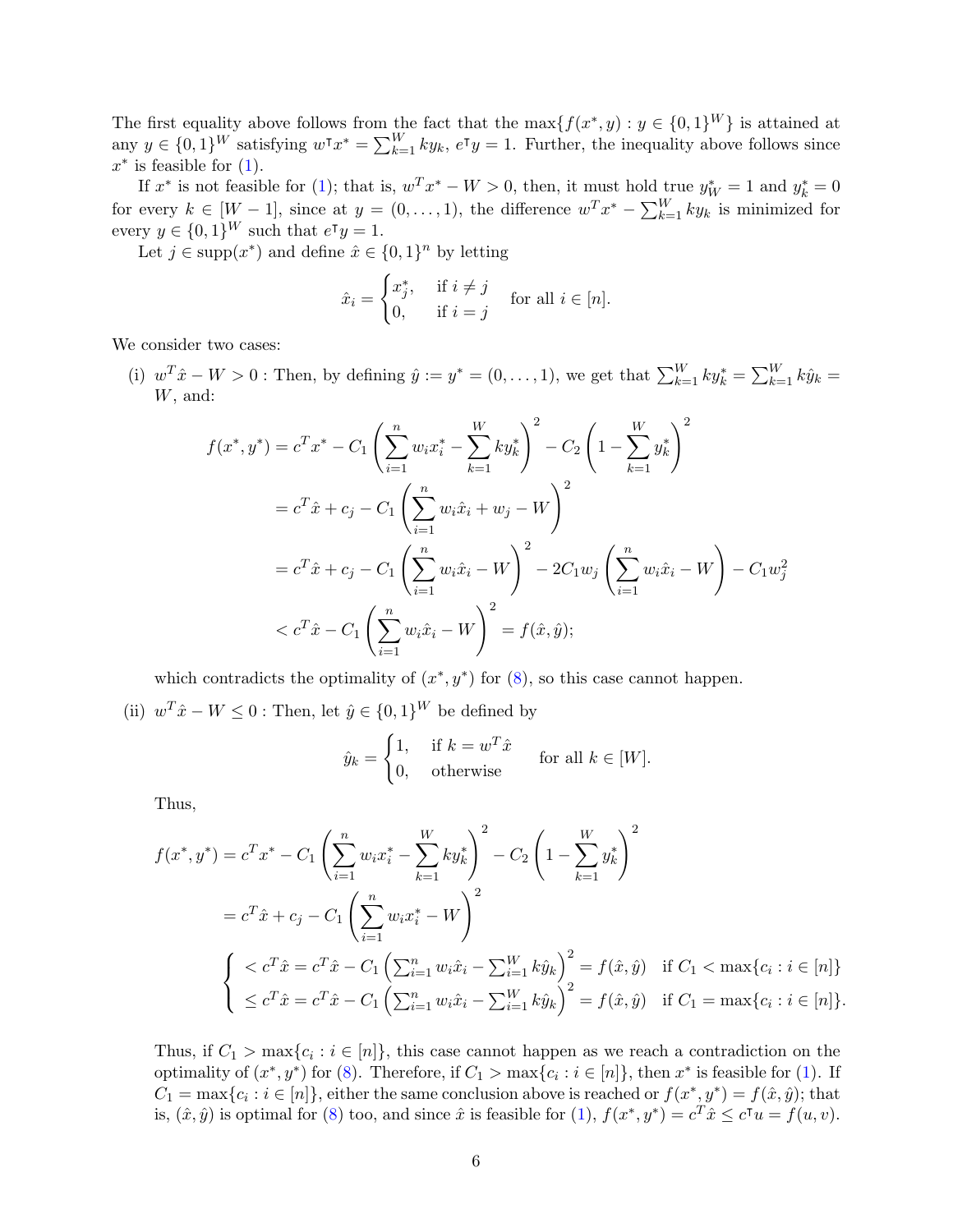Therefore, we have concluded that if  $(x^*, y^*)$  is optimal for  $(8)$ , and u is optimal for  $(1)$ , then  $f(x^*, y^*) = c^{\dagger}u$  and  $x^*$  is feasible for (1), or from  $x^*$  one can construct a feasible solution  $\hat{x}$  for (1), with and associate  $\hat{y} \in \{0, 1\}^W$ , satisfying  $f(x^*, y^*) = f(\hat{x}, \hat{y}) = c^{\mathsf{T}} u$ .  $\Box$ 

Another QUBO reformulation for the KP (Corollary 1) can be obtained if we write the constraint  $w^T x + s = W$  in (2) as  $w^T x = \sum_{i=1}^W y_k$ , for some  $y \in \{0,1\}^W$ . Note that in this reformulation of the knapsack capacity constraint, the coefficients of  $y_k$  are all equal to one, whereas in Theorem 1, each  $y_k$  has a coefficient equal to k for every  $k \in [n]$ . One consequence of this is that as W increases, the binary input length of the coefficients of the penalty function in (8) goes to infinity. This is relevant since the binary input length that current quantum computers can handle is very limited [see, e.g., 28]. Also, as we will see next (Corollary 2), the reformulation of the knapsack capacity constraint allows the use of a lower penalty constant  $C = \max\{c_i : i \in [n]\}\)$ , and to reduce the number of logical binary variables used in the QUBO reformulation using a logarithmic representation of the slack variable in the knapsack capacity constraint [see, e.g., 3].

**Corollary 1.** For any constant  $C \ge \max\{c_i : i \in [n]\}\$ , the knapsack problem (1) can be reformulated as the following QUBO problem:

$$
\max \n\begin{aligned}\n& c^T x - C \left( w^T x - \sum_{k=1}^W y_k \right)^2 \\
\text{s.t.} \quad & x \in \{0, 1\}^n, y \in \{0, 1\}^W.\n\end{aligned}\n\tag{9}
$$

*Proof.* The result follows from taking  $C_1 = 0$  in Theorem 2.

In practice, we can decrease the number of binary variables used in the formulation of Corollary 1 by using the binary representation of  $\sum_{k=1}^{W} y_k$  [see, e.g., 11, Sec. 2.4] and [3, Sec. 3.2]). On the other hand, note that contrary to the discussion in [11, Sec. 5.2], one can not take advantage of this type of binary representation in the QUBO reformulation (8). As a consequence of corollary 1, in corollary 2 we see that the penalty constant used in  $[3]$  can be significantly tighten from  $c^T e$  to  $\max\{c_i : i \in [n]\}.$ 

**Corollary 2.** For any constant  $C \ge \max\{c_i : i \in [n]\}\$ , the knapsack problem (1) can be reformulated as the following QUBO problem:

$$
\max \sum_{i=1}^{n} c_i x_i - C \left( \sum_{i=1}^{n} w_i x_i - \sum_{k=0}^{M-1} 2^k y_i - (W + 1 - 2^M) y_M \right)^2
$$
  
st.  $x \in \{0, 1\}^n, y \in \{0, 1\}^{M+1},$ 

where  $M = |\log W|$ .

The QUBO reformulation of the KP in Corollary 2 is well-known and has been used in the literature [see, e.g., 3]. However, Corollary 2 shows that the penalty associated with the QUBO problem can be reduced from the commonly used  $C = \sum_{i=1}^{n} c_i$  to  $C = \max\{c_i : i \in [n]$ . Further, it is worth mentioning that the QUBO reformulation in Corollary 1 allows to obtain the reduction on binary variables in Corollary 2 using a binary representation of the slack variable in the knapsack capacity constraint. This type of reduction cannot be obtained using the QUBO reformulation in Theorem 1, as incorrectly pointed out in [11, Sec. 5.2].

The reformulations of the KP in Corollaries 1 and 2 can be cast as special cases of a more general reformulation, an augmented Lagrangian QUBO formulation of the KP, where not only the

 $\Box$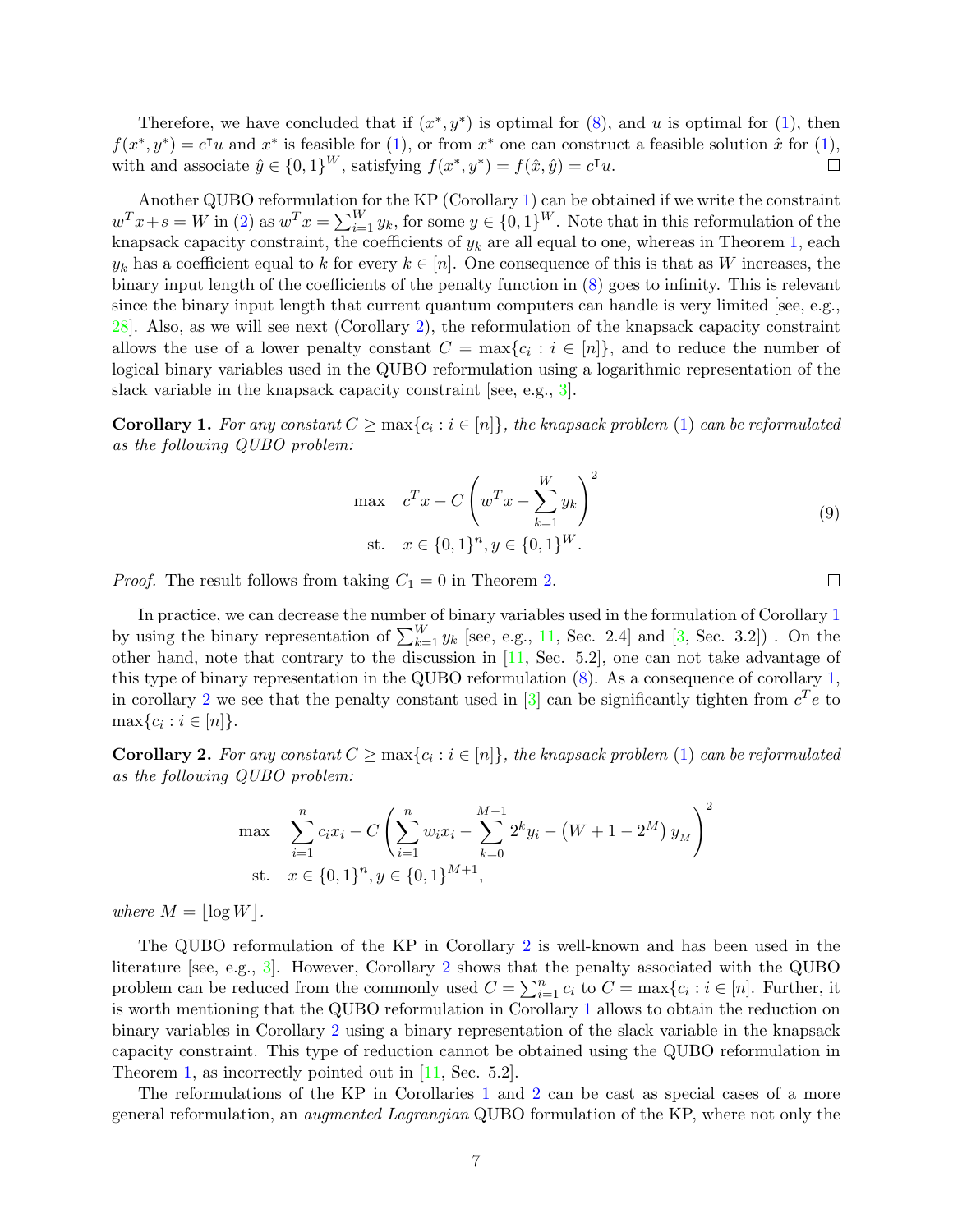quadratic violation of the knapsack capacity constraint is penalized, but also its linear violation. In classical optimization, this type of constraint relaxation is referred as and augmented Lagrangian of the original problem [see, e.g., 21]. Augmented Lagrangian algorithms have been studied in continuous constrained optimization in detail [see, e.g., 1]. This type of augmented Lagrangian QUBO formulation has been considered in [30] as a means to solve the KP using a quantum annealer. Below, the aim is to characterize the range of penalties that can be used for the augmented Lagrangian QUBO formulation to be indeed a QUBO reformulation of the KP.

**Theorem 2.** For any constants  $C_1 \in \mathbb{R}$ , and  $C_2 \geq |C_1| + \max\{c_i : i \in [n]\}\$ , the knapsack problem (1) can be reformulated as the following QUBO problem:

max 
$$
f(x, y) := \sum_{i=1}^{n} c_i x_i + C_1 \left( w^T x - \sum_{k=1}^{W} y_k \right) - C_2 \left( w^T x - \sum_{k=1}^{W} y_k \right)^2
$$
  
st.  $x \in \{0, 1\}^n, y \in \{0, 1\}^W$ . (10)

*Proof.* The proof is similar to that of Theorem 1. For each  $x \in \{0,1\}^n$ ,  $y \in \{0,1\}^W$ , we denote by  $h(x, y) := w^T x - e^T y$ . Note that after completing the square, we can rewrite  $f(x, y)$  as

$$
f(x,y) = \sum_{i=1}^{n} c_i x_i - C_2 \left( h(x,y) - \frac{C_1}{2C_2} \right)^2 + \frac{C_1^2}{4C_2}.
$$
 (11)

Let  $u \in \{0,1\}^n$  be an optimal solution for (1). Note that since u is feasible for (1), there exists  $v \in \{0,1\}^W$  such that  $e^{\mathsf{T}}v = w^T u$ , which implies that  $f(u, v) = c^T u$ . Let  $(x^*, y^*) \in \{0,1\}^{n+W}$  be an optimal solution of (10). Then,  $f(x^*, y^*) \ge f(u, v)$ .

Conversely, we want to prove that  $f(x^*, y^*) \le f(u, v)$  by showing that  $x^*$  must correspond to a feasible solution for  $(1)$ , or can be transformed into a feasible solution for  $(1)$ .

If  $x^*$  is feasible for (1) then there exists  $y' \in \{0,1\}^W$  such that  $w^{\intercal} x^* = e^{\intercal} y'$ . Thus,

$$
f(x^*, y^*) = f(x^*, y') = c^{\mathsf{T}} x^* \le c^{\mathsf{T}} u = f(u, v).
$$

The first equality above follows from the fact that the max $\{f(x^*, y) : y \in \{0, 1\}^W\}$  is attained at any  $y \in \{0,1\}^W$  satisfying  $w^{\intercal} x^* = e^{\intercal} y$ . Further, the inequality above follows since  $x^*$  is feasible for  $(1)$ .

If  $x^*$  is not feasible for (1); that is,  $w^T x^* > W$ , then note that  $\left(w^T x^* - e^T y - \frac{C_1}{2C_2}\right)$  $2C_2$  $\big)^2$  viewed as a function of  $y \in \{0,1\}^W$  is minimized when  $y = e$ . Thus, we must have that  $y^* = e$ .

Let  $j \in \text{supp}(x^*)$  and define  $\hat{x} \in \{0,1\}^n$  by letting

$$
\hat{x}_i = \begin{cases} x_i^*, & \text{if } i \neq j \\ 0, & \text{if } i = j \end{cases} \quad \text{for all } i \in [n].
$$

We consider two cases: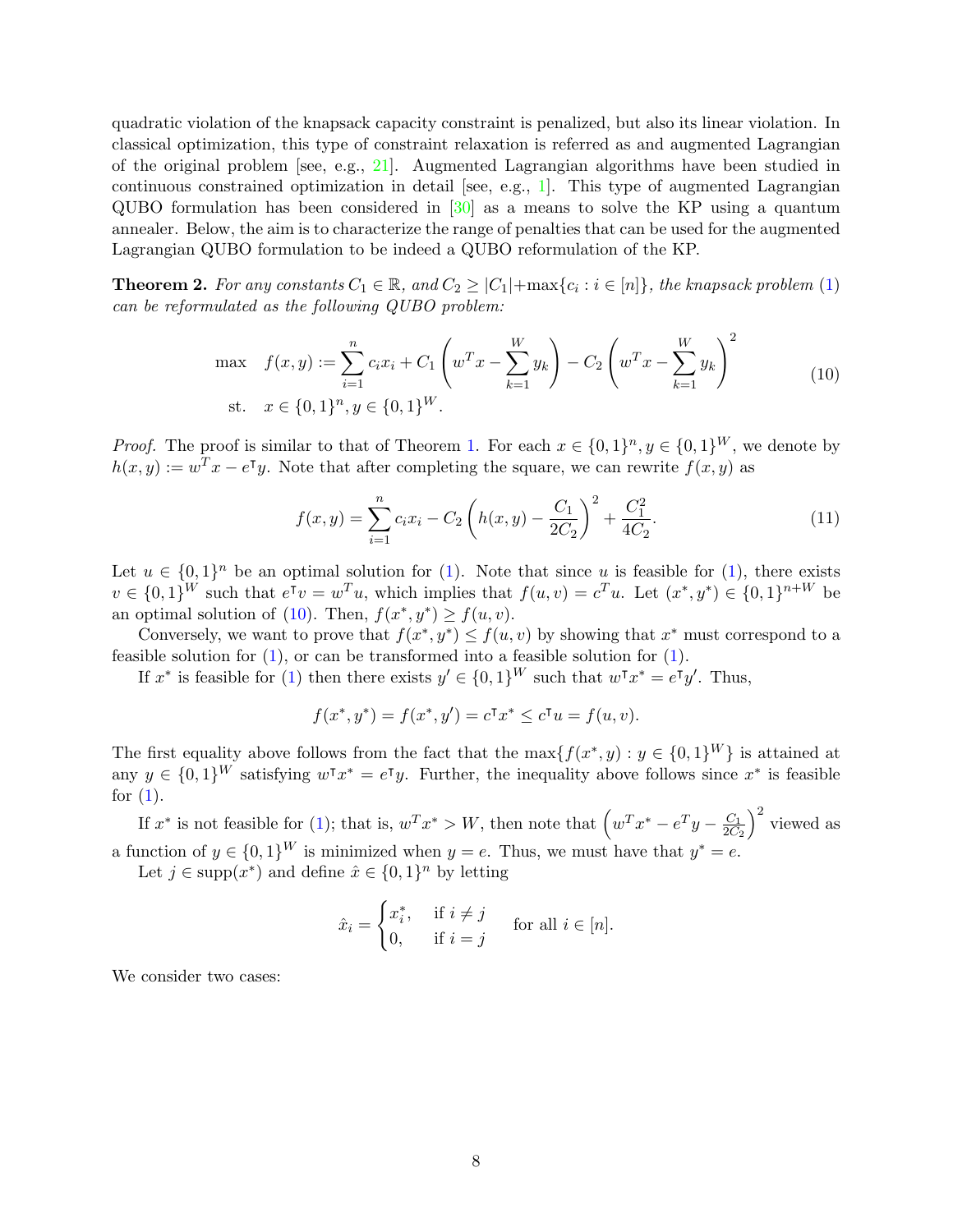(i)  $w^T \hat{x} - W > 0$ : Then, by defining  $\hat{y} := y^* = e$ , we have that

$$
f(x^*, y^*) = c^T x^* - C_2 \left( w^T x^* - \sum_{k=1}^W y_k^* - \frac{C_1}{2C_2} \right)^2 + \frac{C_1^2}{4C_2}
$$
  
=  $c^T \hat{x} + c_j - C_2 \left( w^T \hat{x} + w_j - \sum_{k=1}^W \hat{y}_k - \frac{C_1}{2C_2} \right)^2 + \frac{C_1^2}{4C_2}$   
=  $c^T \hat{x} - C_2 \left( w^T \hat{x} - \sum_{k=1}^W \hat{y}_k - \frac{C_1}{2C_2} \right)^2 + c_j - 2C_2 w_j \left( w^T \hat{x} - \sum_{k=1}^W \hat{y}_k - \frac{C_1}{2C_2} \right) - C_2 w_j^2 + \frac{C_1^2}{4C_2}$   
<  $c^T \hat{x} - C_2 \left( w^T \hat{x} - \sum_{k=1}^W \hat{y}_k - \frac{C_1}{2C_2} \right)^2 + \frac{C_1^2}{4C_2} = f(\hat{x}, \hat{y})$ 

where the last inequality follows from the fact that  $c_j \leq C_2 w_j$  and  $w^T \hat{x} - e^{\dagger} \hat{y} - \frac{C_1}{2C_2}$  $\frac{C_1}{2C_2} > 0$ . This implies that  $f(x^*, y^*) < f(\hat{x}, \hat{y})$ , which contradicts the optimality of  $(x^*, y^*)$  for (10). Thus, this case can not happen.

(ii)  $w^T \hat{x} - W \leq 0$ : Then, let  $\hat{y} \in \{0, 1\}^W$  be defined by

$$
\hat{y}_k = \begin{cases} 1, & \text{if } \sum_{l=1}^k l \le w^T \hat{x} \\ 0, & \text{otherwise} \end{cases} \quad \text{for all } k \in [W].
$$

Thus, using the fact that  $w^T x^* - e^T y^* \ge 1$ ,

$$
f(x^*, y^*) = c^T x^* - C_2 \left( w^T x^* - \sum_{k=1}^W y_k^* - \frac{C_1}{2C_2} \right)^2 + \frac{C_1^2}{4C_2}
$$
  
\n
$$
\leq c^T \hat{x} + c_j - C_2 \left( 1 - \frac{C_1}{2C_2} \right)^2 + \frac{C_1^2}{4C_2}
$$
  
\n
$$
= c^T \hat{x} + (c_j - C_2 + C_1) - C_2 \left( \frac{C_1^2}{4C_2^2} \right) + \frac{C_1^2}{4C_2}
$$
  
\n
$$
\begin{cases}\n< c^T \hat{x} - C_2 \left( w^T \hat{x} - e^T \hat{y} - \frac{C_1}{2C_2} \right)^2 + \frac{C_1^2}{4C_2} = f(\hat{x}, \hat{y}) & \text{if } C_2 > |C_1| + \max\{c_i : i \in [n]\} \\
\leq c^T \hat{x} - C_2 \left( w^T \hat{x} - e^T \hat{y} - \frac{C_1}{2C_2} \right)^2 + \frac{C_1^2}{4C_2} = f(\hat{x}, \hat{y}) & \text{if } C_2 = |C_1| + \max\{c_i : i \in [n]\}\n\end{cases}
$$

Thus, if  $C_2 > |C_1| + \max\{c_i : i \in [n]\}\$ , this case cannot happen as we reach a contradiction on the optimality of  $(x^*, y^*)$  for (10). Therefore, if  $C_2 > |C_1| + \max\{c_i : i \in [n]\}\)$ , then  $x^*$  is feasible for (1). If  $C_2 = |C_1| + \max\{c_i : i \in [n]\}\)$ , either the same conclusion above is reached or  $f(x^*, y^*) = f(\hat{x}, \hat{y})$ ; that is,  $(\hat{x}, \hat{y})$  is optimal for (10) too, and since  $\hat{x}$  is feasible for (1),  $f(x^*, y^*) = c^T \hat{x} \leq c^{\intercal} u = f(u, v).$ 

Therefore, we have concluded that if  $(x^*, y^*)$  is optimal for  $(10)$ , and u is optimal for  $(1)$ , then  $f(x^*, y^*) = c^{\dagger}u$  and either  $x^*$  is feasible for (1), or from  $x^*$  one can construct a feasible solution  $\hat{x}$ for (1), with and associate  $\hat{y} \in \{0, 1\}^W$ , satisfying  $f(x^*, y^*) = f(\hat{x}, \hat{y}) = c^{\mathsf{T}} u$ .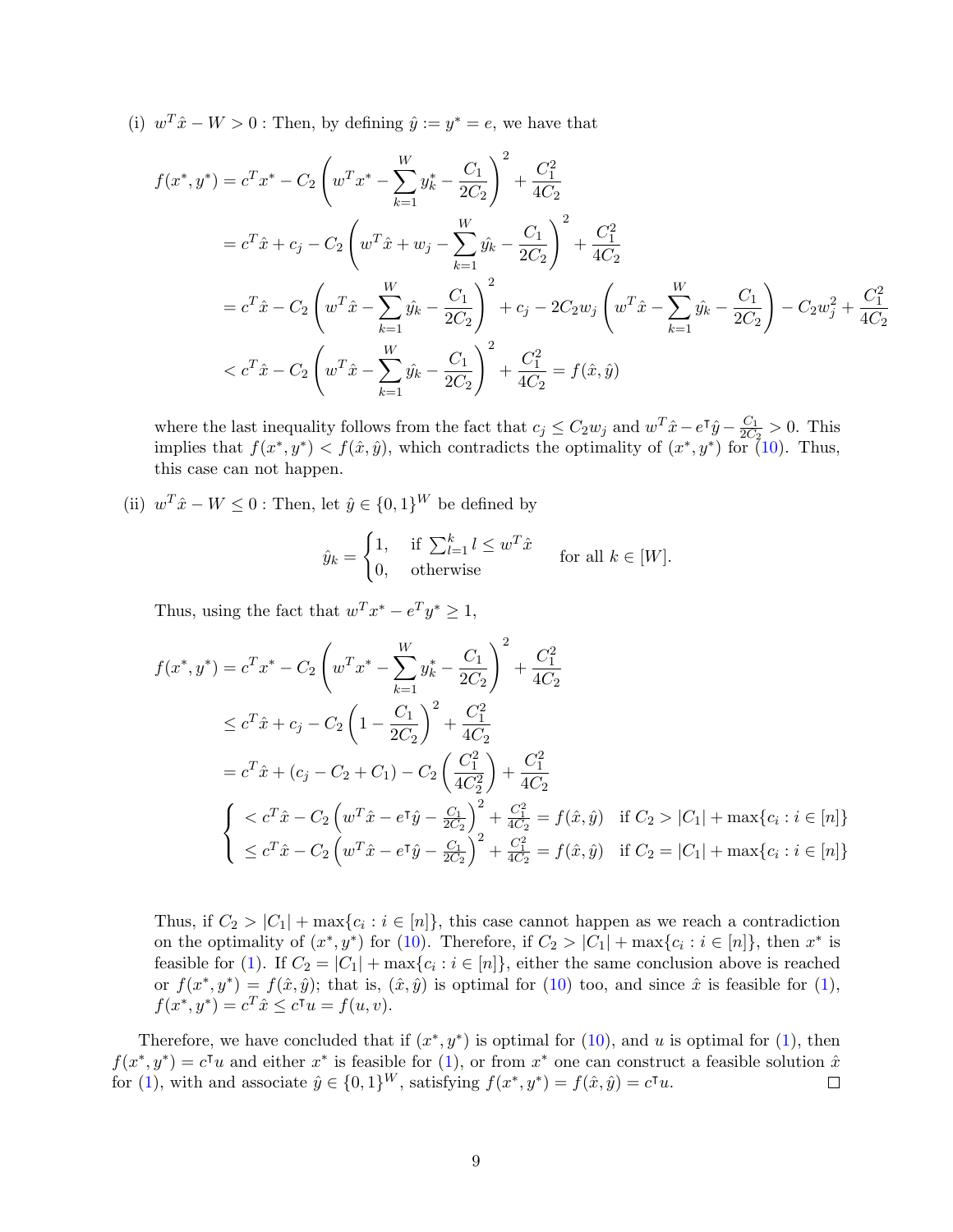**Remark 2.** When  $C_2 = C_1 + \max\{c_i : i \in [n]\}$ , the proof of Theorem 2 tells us what conditions an optimal solution  $(x^*, y^*)$  for  $(10)$  must satisfy if  $x^*$  is not feasible for  $(1)$ . Namely, it must hold true that  $w^T x^* - e^T y^* = w^T x^* - W = 1$  and  $c_i = C_2 - C_1 = \max\{c_i : i \in [n]\}\)$  for every  $i \in \text{supp}(x^*)$ , otherwise we can always construct a better optimal solution  $(\hat{x}, \hat{y})$  for  $(10)$ .

After the characterization of the penalties associated with the QUBO reformulations of the KP discussed in this section, the question is what are the pros and cons of these QUBO reformulations when used to solve the KP using a quantum computer. That analysis is done in Section 4.

#### 3 About removing the slack variable

One common feature of the QUBO reformulations of the KP discussed in the last section is that in order to handle the knapsack capacity inequality constraint in (1), a slack variable is introduced that is then represented as a sum of binary variables in different ways. This actually a common way to handle inequality constraints to obtain QUBO reformulations of inequality constrained combinatorial optimization problems [see, e.g.,  $5, 11, 24$ ]. However, this approach adds a substantial number of binary variables to the QUBO reformulation, with respect to the number of variables in the original problem, that make the solution of these QUBO formulations, in noisy intermediatescale quantum (NISQ) devices, very challenging.

One way in which one can avoid the use of the slack variable for the knapsack capacity inequality constraint in (1), is to consider a piecewise linear penalization, instead of a quadratic penalization. The cost however is this way, rather than a QUBO reformulation of the KP, one obtains piece-wise linear unconstrained binary optimization (PLQUBO) of the knapsack problem. Although it is still an open matter how could one efficiently use quantum computers to solve such reformulation, next we characterize the penalty constant associated to such reformulation. In what follows, for any  $x \in \mathbb{R}^n$ , supp $(x) = \{i \in [n] : x_i \neq 0\}.$ 

**Theorem 3.** For any constant  $C \ge \max\{c_i : i \in [n]\}$ , the knapsack problem (1) can be reformulated as the following PLUBO problem:

$$
\max_{x \in \{0, 1\}^n} f(x) := c^T x + C \min\{0, W - w^T x\} \tag{12}
$$

*Proof.* The proof is similar to that of Theorem 1. Let  $u \in \{0,1\}^n$  be an optimal solution for (1). Let  $x^* \in \{0,1\}^n$  be and optimal solution for (12). Hence, since every feasible solution for (1) is feasible for (12), it follows that  $f(x^*) \ge f(u)$ .

Conversely, we want to prove that  $f(x^*) \leq f(u)$  by showing that  $x^*$  must correspond to a feasible solution for  $(1)$ , or can be transformed into a feasible solution for  $(1)$ .

If  $x^*$  is feasible for (1), it clearly follows that  $f(x^*) = c^{\intercal} x^* \leq c^{\intercal} u = f(u)$ . Now assume that  $x^*$ is infeasible for (1). Let  $j \in \text{supp}(x^*)$ , and define  $\hat{x} \in \{0,1\}^n$  by letting

$$
\hat{x}_i := \begin{cases} x_i^*, & \text{if } i \neq j \\ 0, & \text{if } i = j \end{cases} \text{ for all } i \in [n].
$$
\n(13)

We consider two cases:

(i)  $w^T \hat{x} - W > 0$ : Then, we have that

$$
f(x^*) = c^T x^* + C(W - w^T x^*) = c^T \hat{x} + c_i + C(W - w^T \hat{x} - w_i)
$$
  
=  $f(\hat{x}) + c_i - Cw_i \begin{cases} < f(\hat{x}) & \text{if } C > \max\{c_i : i \in [n]\} \\ \le f(\hat{x}) & \text{if } C = \max\{c_i : i \in [n]\}. \end{cases}$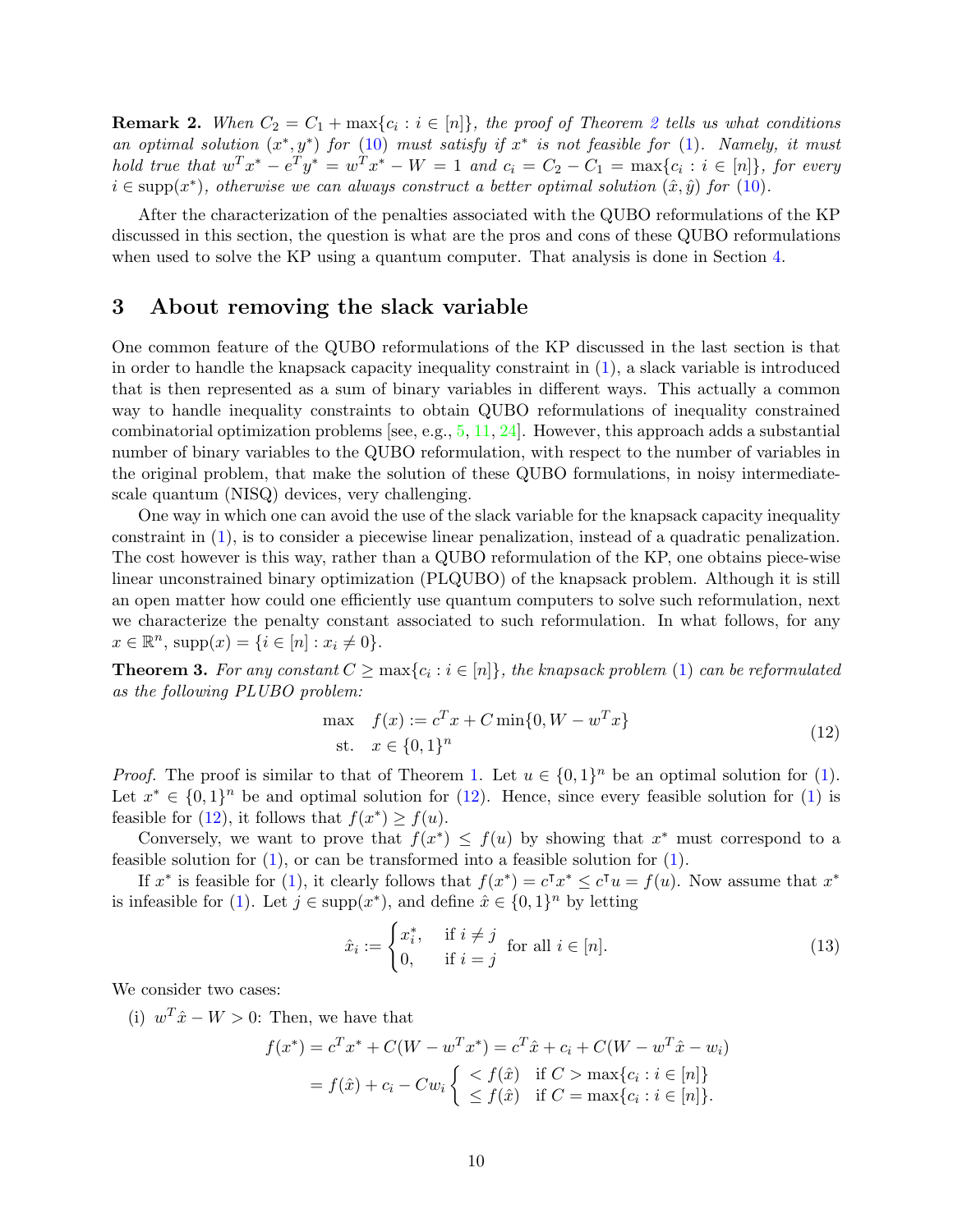(ii)  $w^T \hat{x} - W \leq 0$ : Then, we have that

$$
f(x^*) = c^T \hat{x} + c_i + C(W - w^T x^*) \begin{cases} < c^T \hat{x} = f(\hat{x}) & \text{if } C > \max\{c_i : i \in [n]\} \\ < c^T \hat{x} = f(\hat{x}) & \text{if } C = \max\{c_i : i \in [n]\}. \end{cases}
$$

Thus, if  $C > \max\{c_i : i \in [n]\}$ , neither case can happen as we reach a contradiction on the optimality of  $x^*$  for (12). Therefore, if  $C > \max\{c_i : i \in [n]\}$ , then  $x^*$  is feasible for (1). If  $C = \max\{c_i : i \in [n]\},\$ in both cases, either the same conclusion above is reached or  $f(x^*) = f(\hat{x});$ that is,  $\hat{x}$  is optimal for (12) too. Thus, in case (ii), since  $\hat{x}$  is feasible for (1),  $f(x^*) = c^T \hat{x} \le c^{\intercal} u =$  $f(u)$ . In case (i), after repeating as many times as necessary the process (13) after setting  $x^* = \hat{x}$ (this algorithm is formally described in Algorithm 1), we arrive eventually (abusing notation) to an optimal solution  $\hat{x}$  for (12) that is feasible for (1), and the statement above for case (ii) follows.

Therefore, we have concluded that if  $x^*$  is optimal for  $(12)$ , and u is optimal for  $(1)$ , then  $f(x^*) = c^{\dagger}u$  and  $x^*$  is feasible for (1), or from  $x^*$  one can construct a feasible solution  $\hat{x}$  for (1), satisfying  $f(x^*) = f(\hat{x}) = c^{\mathsf{T}} u$ .  $\Box$ 

**Remark 3.** Similarly, as we did in Remark 2, note that when  $C = \max\{c_i : i \in [n]\}$ , the proof of Theorem 3 gives us information about what properties any optimal solution  $x^*$  for (12) must satisfy if it is not feasible for (1). Namely, if  $w^T x^* > W$ , it must hold for every  $i \in \text{supp}(x)$  that either  $c_i = Cw_i$  (case (i) in the proof), equivalently,  $c_i = C$  and  $w_i = 1$ ; or,  $c_i = C(w^T x^* - W)$ , which is equivalent to  $c_i = C$  and  $w^T x^* - W = 1$  (case (ii) in the proof).

We note that a PLUBO similar to  $(12)$  is considered in [30], in which instead of the penalty function  $\min\{0, x\}$ , the penalization function is the indicator function  $\mathbb{I}_{\mathbb{R}_+}(x)$ , defined by  $\mathbb{I}_{\mathbb{R}_+}(x) = 1$ if  $x \geq 0$ , and  $\mathbb{I}_{\mathbb{R}_+}(x) = 0$  if  $x < 0$ .

Although it is likely not possible to obtain a general QUBO reformulation of the KP in which a slack variable associated with the inequality knapsack capacity constraints, it might be possible to obtain such QUBO reformulation for certain classes of KPs. To motivate this possibility, consider the following result, which shows that any optimal solution of the KP has a particular QUBO reformulation, without the use of the slack variable of the knapsack capacity constraint.

> **Algorithm 1** Knapsack feasibility from  $(12)$  to  $(1)$ 1: **Input:**  $(w_1, ..., w_n)$ ,  $W, x \in \{0, 1\}^n$  optimal for (12), supp(x). 2:  $\mathcal{A} \rightarrow \text{supp}(x)$ 3: while  $w^T x > W$  do 4: Choose  $i \in \mathcal{A}$ <br>5:  $x_i \to 0$ 5:  $x_i \rightarrow 0$ <br>6:  $\mathcal{A} \rightarrow \mathcal{A}$  $\mathcal{A} \rightarrow \mathcal{A} \setminus \{i\}$ 7: end while 8: **Output:** x optimal for  $(12)$  with x feasible for  $(1)$ .

**Theorem 4.** Let  $x^* \in \{0,1\}^n$ . There exist constants  $C_1 \in \mathbb{R}$  and  $C_2 \in \mathbb{R}$  such that  $x^*$  is an optimal solution of the QUBO problem:

$$
\max f(x) := \sum_{i=1}^{n} c_i x_i + C_1 \left( \sum_{i=1}^{n} w_i x_i - W \right) - C_2 \left( \sum_{i=1}^{n} w_i x_i - W \right)^2
$$
\n
$$
\text{s.t. } x \in \{0, 1\}^n,\tag{14}
$$

if and only if  $x^*$  is an optimal solution of the KP  $(1)$ .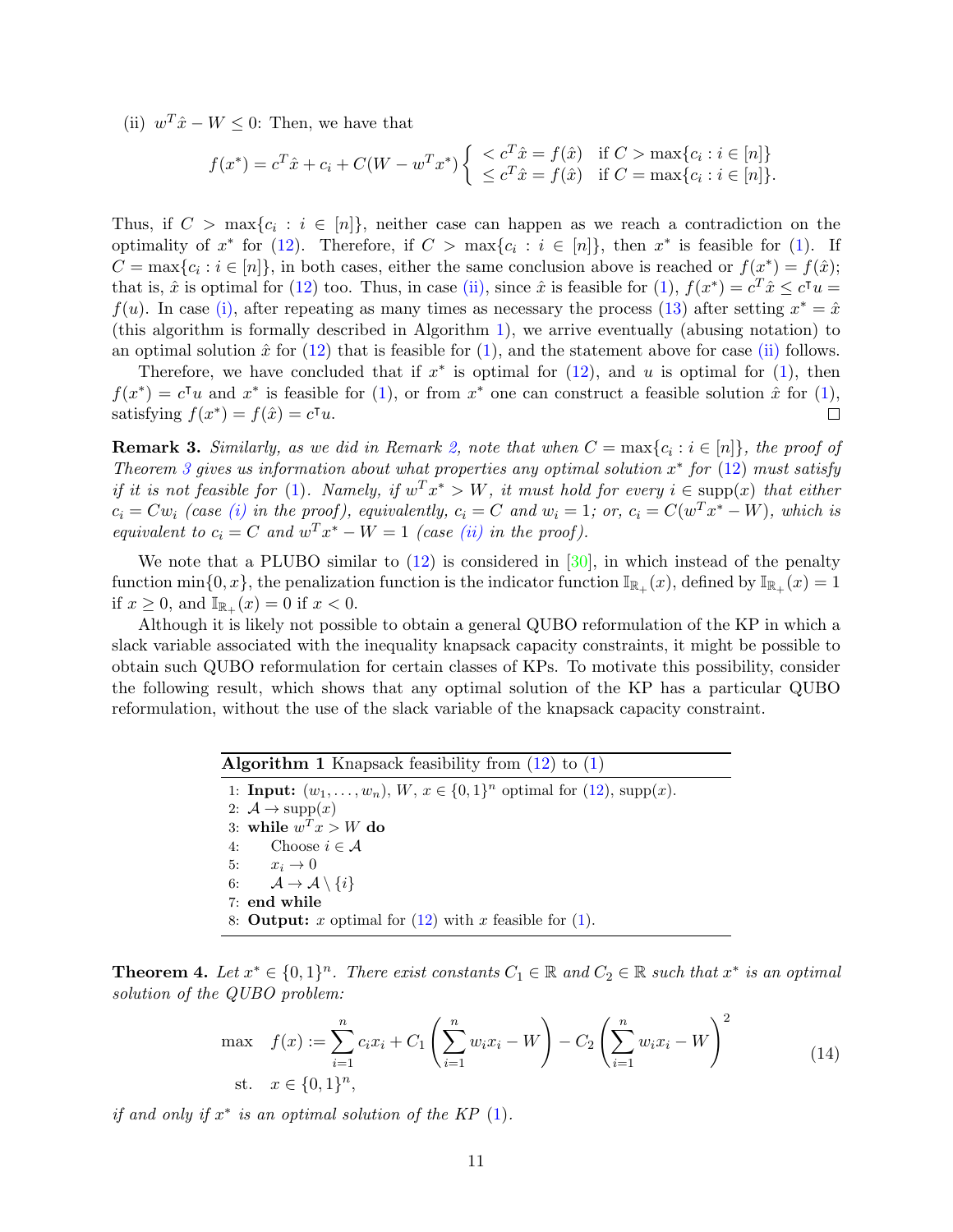*Proof.* Let  $x^* \in \{0,1\}$  be an optimal solution for (1). Also, let  $C_2$  be a constant satisfying the property that for every  $z \in \{0,1\}^n$  and  $y \in \{0,1\}^n$  such that  $w^T z \lt w^T x^*$  and  $w^T y > w^T x^*$ ,

$$
(w^T y - w^T z)C_2 \ge \frac{c^T x^* - c^T z}{w^T z - w^T x^*} - \frac{c^T x^* - c^T y}{w^T y - w^T x^*}
$$
(15)

and define the following constants

$$
a := \max \left\{ \frac{c^T x^* - c^T z}{w^T z - w^T x^*} + C_2 (w^T x^* + w^T z - 2W) : z \in \{0, 1\}^n, \ w^T z < w^T x^* \right\}
$$

and

$$
b := \min \left\{ \frac{c^T x^* - c^T y}{w^T y - w^T x^*} + C_2 (w^T x^* + w^T y - 2W) : y \in \{0, 1\}^n, \ w^T y > w^T x^* \right\}
$$

By construction of  $C_2$ , we have that  $a \leq b$ . If we take  $C_1 \in [a, b]$  and  $C_2$  satisfying (15), we claim that  $x^* \in \text{argmax}\{f(x) : x \in \{0,1\}^n\}$ . Let  $x \in \{0,1\}^n$ , we consider three cases

(i) If  $w^T x = w^T x^*$ , we have that

$$
f(x^*) = c^T x^* + C_1 (w^T x^* - W) - C_2 (w^T x^* - W)^2 = c^T x^* + C_1 (w^T x - W) - C_2 (w^T x - W)^2
$$
  
\n
$$
\geq c^T x + C_1 (w^T x - W) - C_2 (w^T x - W)^2 = f(x)
$$

(ii) If  $w^T x < w^T x^*$ , we have that

$$
f(x^*) - f(x) = c^T x^* + C_1 (w^T x^* - W) - C_2 (w^T x^* - W)^2 - (c^T x + C_1 (w^T x - W) - C_2 (w^T x - W)^2)
$$
  
=  $c^T x^* - c^T x + C_1 (w^T x^* - w^T x) - C_2 (w^T x^* - w^T x)(w^T x^* + w^T x - 2W)$   
=  $c^T x^* - c^T x + (w^T x^* - w^T x) (C_1 - C_2 (w^T x^* + w^T x - 2W))$   
 $\ge c^T x^* - c^T x + (w^T x^* - w^T x) \left( \frac{c^T x^* - c^T x}{w^T x - w^T x^*} + C_2 (w^T x^* + w^T x - 2W) - C_2 (w^T x^* + w^T x - 2W) \right)$   
=  $c^T x^* - c^T x - (c^T x^* - c^T x) = 0$ 

where the inequality follows from the fact that  $w^T x^* - w^T x > 0$  and  $C_1 \ge a \ge \frac{c^T x^* - c^T x}{w^T x - w^T x^*}$  $\frac{v}{w^Tx - w^Tx^*} +$  $C_2(w^T x^* + w^T x - 2W).$ 

(iii) If  $w^T x > w^T x^*$ , we have that

$$
f(x^*) - f(x) = c^T x^* + C_1 (w^T x^* - W) - C_2 (w^T x^* - W)^2 - (c^T x + C_1 (w^T x - W) - C_2 (w^T x - W)^2)
$$
  
=  $c^T x^* - c^T x + C_1 (w^T x^* - w^T x) - C_2 (w^T x^* - w^T x)(w^T x^* + w^T x - 2W)$   
=  $c^T x^* - c^T x + (w^T x^* - w^T x) (C_1 - C_2 (w^T x^* h f + w^T x - 2W))$   
 $\geq c^T x^* - c^T x + (w^T x^* - w^T x) \left( \frac{c^T x^* - c^T x}{w^T x - w^T x^*} + C_2 (w^T x^* + w^T x - 2W) - C_2 (w^T x^* + w^T x - 2W) \right)$   
=  $c^T x^* - c^T x - (c^T x^* - c^T x) = 0$ 

where the inequality follows from the fact that  $w^T x^* - w^T x < 0$  and  $C_1 \le b \le \frac{c^T x^* - c^T x}{w^T x - w^T x^*}$  $\frac{v}{w^Tx - w^Tx^*} +$  $C_2(w^T x^* + w^T x - 2W).$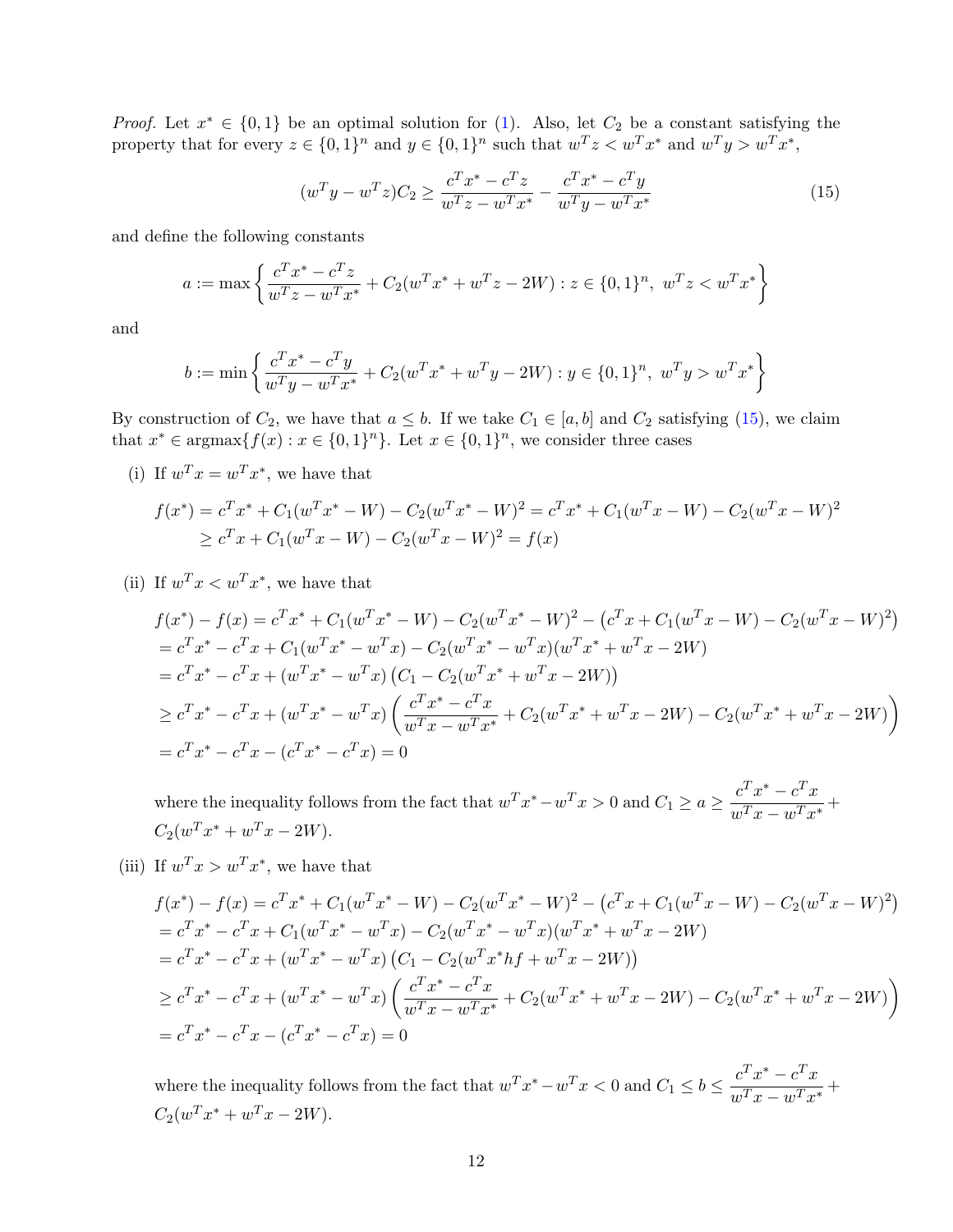This shows that  $x^*$  is an optimal solution of (14). Finally, note that if we take  $C_2$  so that  $a < b$ and  $C_1 \in (a, b)$ , then,  $f(x) = f(x^*)$  if and only if  $w^T x = w^T x^*$  and  $c^T x = c^T x^*$ , if and only if x is an optimal solution of (1).  $\Box$ 

Note that Theorem 4 would provide the desired QUBO reformulation of the KP, without the use of a slack variable for the knapsack capacity constraint, if one could find appropriate bounds for the constants a and b that are independent of an optimal solution of the KP. Although it is likely impossible to do this for all instances of the KP, it might be possible to obtain such bounds for certain classes of KP problems.

#### 4 Benchmarking

Below, in Table 1, we can see a comparison of the number of binary variables used by each of the QUBO reformulations, and the range of the coefficients in their objective functions, where we assume without loss of generality that  $w_1 \leq \cdots \leq w_n$ .

| Reformulation | Logical Qubits | Range of Coefficients (approx.)                             |
|---------------|----------------|-------------------------------------------------------------|
| Theorem 1     | $n+W$          | $[c_1 - C_1 W^2 - C_2, 2C_1 w_n W]$                         |
| Corollary 1   | $n+W$          | $[-c_n(w_n^2-1), 2w_n]$                                     |
| Corollary 2   | $n + \log_2 W$ | $[-c_n(w_n^2-1), 2w_n \max\{2^{M-1}, W+1-2^M\}]$            |
| Theorem 2     | $n+W$          | $\left[\min\{c_1+C_1w_1-C_2w_n^2,-C_1-C_2\},2w_nC_2\right]$ |

Table 1: Benchmarking of QUBO reformulation in terms of binary variables and coefficient ranges.

Two clear conclusions can be drawn from Table 1. First, it is clear that the range of the objective coefficients in the QUBO reformulation given in Corollary 1 is smaller than the range of the objective coefficients in the QUBO reformulation given in Theorem 1. It is thus expected that the QUBO reformulation given in Corollary 1 will produce better results than the QUBO reformulation given in Theorem 1 when one tries to solve the KP via these QUBO reformulations in a NISQ device. Second, it is clear that the range of the objective coefficients in the QUBO reformulation given in Corollary 1 is smaller than the range of the objective coefficients in the augmented Lagrangian QUBO reformulation given in Theorem 2. It is thus expected that the QUBO reformulation given in Corollary 1 will produce better results than the QUBO reformulation given in Theorem 2 when one tries to solve the KP via these QUBO reformulations in a NISQ device. Thus, from the point of view of range of coefficients, it doesn't seem to be useful to consider an augmented Lagragian approach to construction a QUBO reformulation for the KP.

Next we benchmark the different QUBO reformulations presented in the article using some preliminary numerical results. As stated above, when running the numerical experiments, we assume without loss of generality that the items are sorted by weight, namely,  $w_1 \leq w_2 \leq \ldots w_n$ , so, any optimal solution  $(x^*, s^*)$  of (2) satisfies  $s^* \leq W - w_1$ , since  $w_1 + s^* \leq w^T x^* + s^* \leq W$ . Moreover, since  $W \leq w_1 + \ldots + w_n$ , we must have  $s^* \leq w_n$ , otherwise, we can construct a new feasible solution  $(\hat{x}, \hat{s})$  from  $(x^*, s^*)$  that attains a better objective value than  $(x^*, s^*)$  by adding an item  $j \in [n] \setminus \text{supp}(x)$  to the knapsack. As a result, it can be concluded that  $s^* \le \min\{W - w_1, w_n\}.$ Thus, instead of using  $W$  slack variables in Theorems 1, and Corollaries 1 and 2, we only use  $\min\{W - w_1, w_n\}$ . A similar analysis for bounding s can be found in [8].

We consider the following basic instance of the Knapsack problem: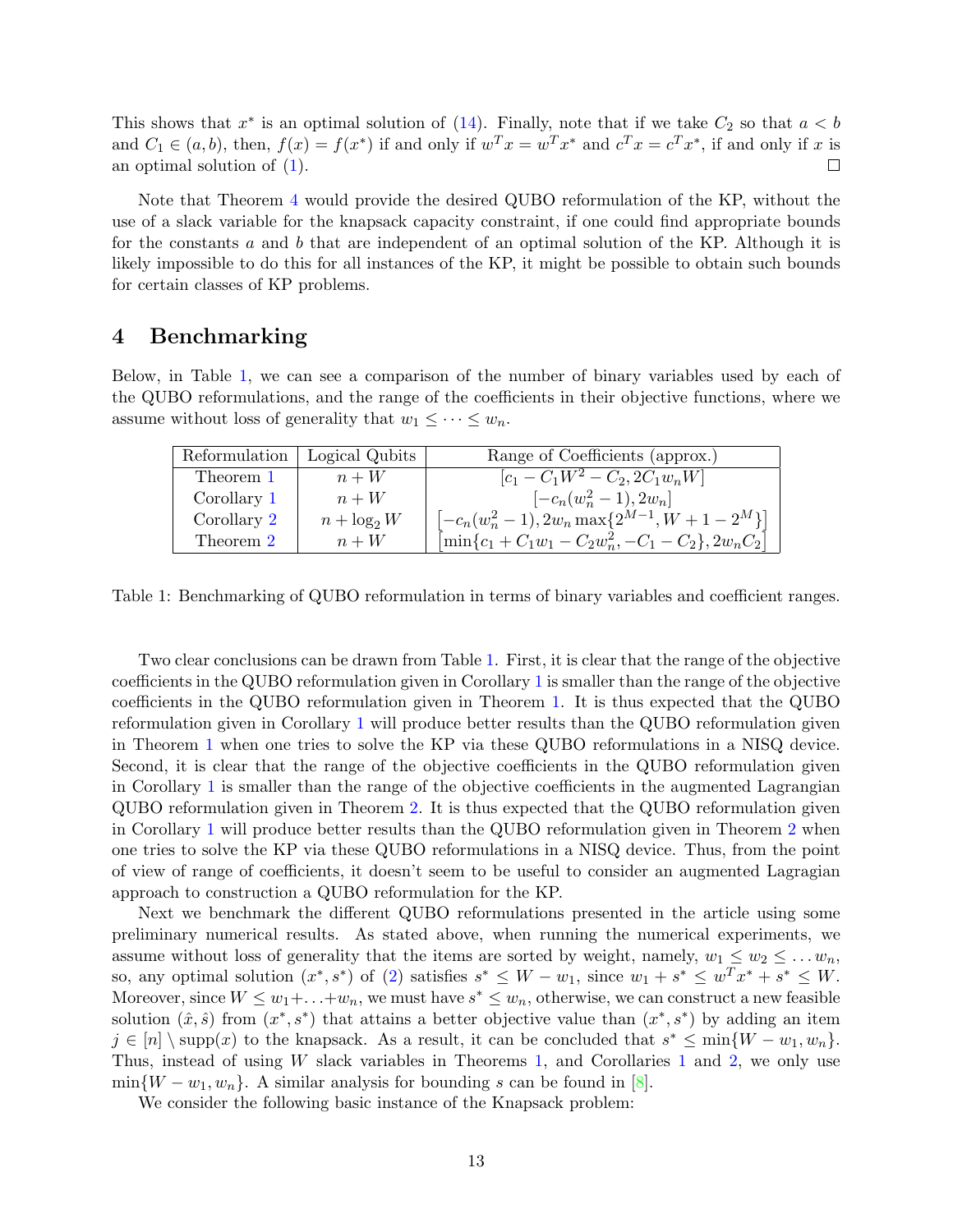$$
\max \quad 6x_1 + 2x_2 + 4x_3 + 5x_4
$$
\n
$$
\text{subject to} \quad 4x_1 + 1x_2 + 2x_3 + 2x_4 \le 4
$$
\n
$$
x \in \{0, 1\}^4.
$$
\n
$$
(16)
$$

After running ten times the QAOA algorithm on this instance, we get the following results:

|        |     | Objective value   Optimal Sol $(x)$ | Mean time to solution (sec) |
|--------|-----|-------------------------------------|-----------------------------|
| Thm.1  | 9.0 | [0, 0, 1, 1]                        | 32.9354                     |
| Cor. 1 | 9.0 | [0, 0, 1, 1]                        | 38.1678                     |
| Cor. 2 | 9.0 | [0, 0, 1, 1]                        | 27.3654                     |

If we change the coefficients of the objective function in  $(16)$  by larger ones, for instance, if we try to solve

$$
\max \quad 16x_1 + 10x_2 + 12x_3 + 13x_4
$$
\n
$$
\text{subject to} \quad 4x_1 + 1x_2 + 2x_3 + 2x_4 \le 4
$$
\n
$$
x \in \{0, 1\}^4,
$$
\n
$$
(17)
$$

we obtain the following results after five runs:

|        | Objective value | Optimal Sol              | Mean time to solution (sec) |
|--------|-----------------|--------------------------|-----------------------------|
| Thm.1  | $25.0\,$        | [0, 0, 1, 1, 0, 0, 0, 1] | 161.3289                    |
| Cor. 1 | 25.0            | [0, 0, 1, 1, 1, 1, 1, 1] | 152.8471                    |
| Cor. 2 | 25              | [0, 0, 1, 1, 1, 1, 1]    | 144.4432                    |

Now, if we change slightly the weigths of the items in the Knapsack problem, for instance to

$$
\max \quad 6x_1 + 2x_2 + 4x_3 + 5x_4
$$
\n
$$
\text{subject to} \quad 4x_1 + 1x_2 + 3x_3 + 2x_4 \le 8
$$
\n
$$
x \in \{0, 1\}^4,
$$
\n
$$
(18)
$$

we obtain the following results

|        |      |              | Objective value   Optimal Sol   Time to solution (sec) |
|--------|------|--------------|--------------------------------------------------------|
| Thm. 1 |      |              |                                                        |
| Cor. 1 | 13.0 | [1, 1, 0, 1] | 1306.6719                                              |
| Cor. 2 | 13.0 | [1, 1, 0, 1] | 113.13737                                              |

To draw conclusions on the numerical behavior of the different QUBO reformulations when NISQ devices are used to solve the KP, substantial numerical experiments need to and will be done in the near future.

#### Acknowledgements

This project has been carried out thanks to funding by the Defense Advanced Research Projects Agency (DARPA), ONISQ grant W911NF2010022, titled The Quantum Computing Revolution and Optimization: Challenges and Opportunities.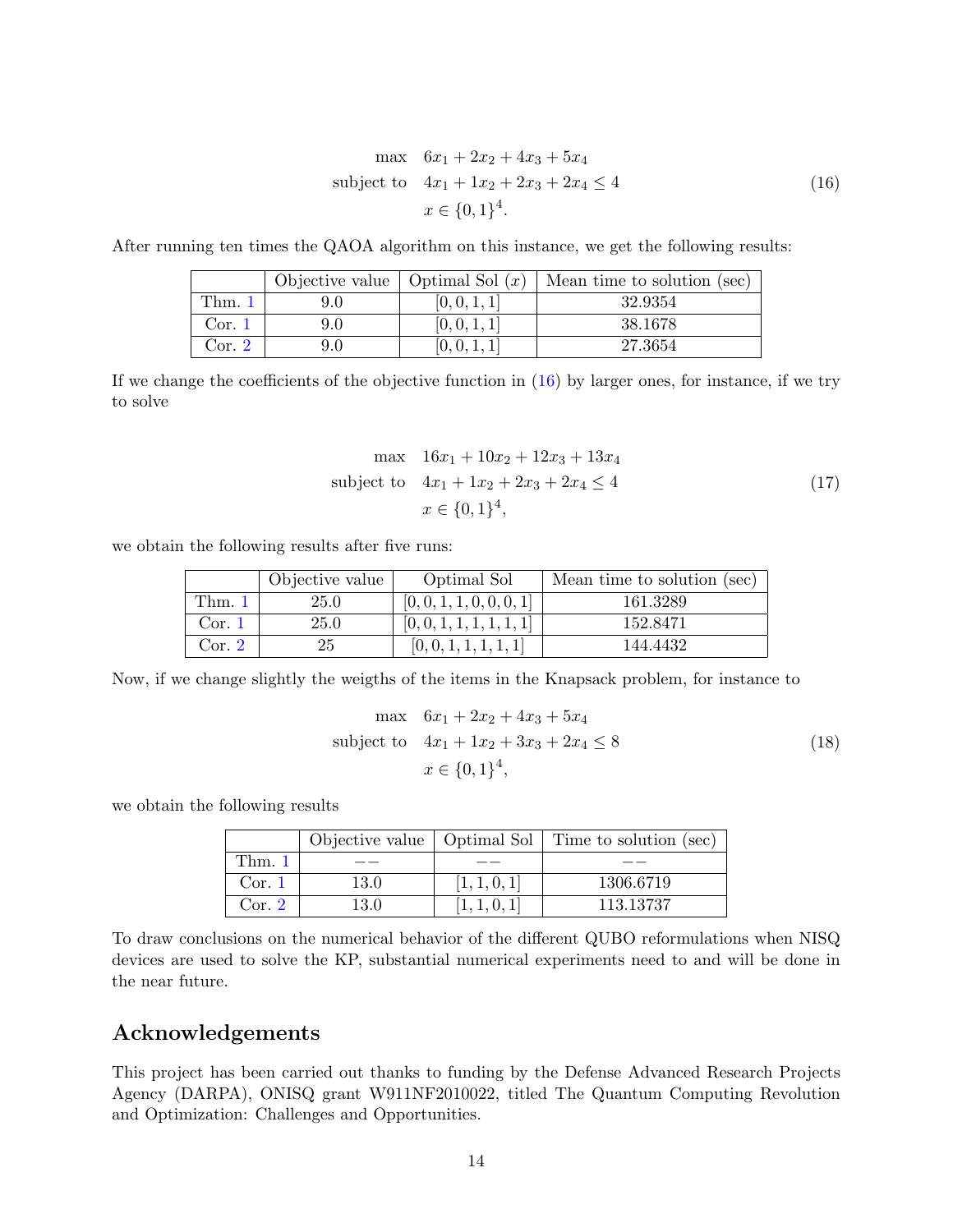### References

- [1] Birgin, E. G. and Mart´ınez, J. M. (2014). Practical augmented Lagrangian methods for constrained optimization. SIAM.
- [2] Calude, C. S., Dinneen, M. J., and Hua, R. (2017). QUBO formulations for the graph isomorphism problem and related problems. Theoretical Computer Science, 701:54–69.
- [3] de la Grand'rive, P. D. and Hullo, J.-F. (2019). Knapsack problem variants of qaoa for battery revenue optimisation. arXiv preprint arXiv:1908.02210.
- [4] Farhi, E. and Harrow, A. W. (2016). Quantum supremacy through the quantum approximate optimization algorithm. arXiv preprint arXiv:1602.07674.
- [5] Fowler, A. (2017). Improved QUBO formulations for D-Wave quantum computing. PhD thesis, University of Auckland.
- [6] Glover, F., Kochenberger, G., and Du, Y. (2019). Quantum bridge analytics I: a tutorial on formulating and using QUBO models. 4OR, 17(4):335–371.
- [7] Guerreschi, G. G. and Matsuura, A. Y. (2019). QAOA for max-cut requires hundreds of qubits for quantum speed-up. Scientific reports, 9(1):6903.
- [8] Herrman, R., Ostrowski, J., Humble, T. S., and Siopsis, G. (2021). Lower bounds on circuit depth of the quantum approximate optimization algorithm. Quantum Information Processing,  $20(2):1-17$ .
- [9] Hua, R. and Dinneen, M. J. (2020). Improved QUBO formulation of the graph isomorphism problem. SN Computer Science, 1(1):19.
- [10] Karp, R. M. (1972). Reducibility among combinatorial problems. In Complexity of computer computations, pages 85–103. Springer.
- [11] Lucas, A. (2014). Ising formulations of many np problems. Frontiers in Physics, 2:5.
- [12] Martello, S., Pisinger, D., and Toth, P. (2000). New trends in exact algorithms for the 0–1 knapsack problem. European Journal of Operational Research, 123(2):325–332.
- [13] McGeoch, C. C. (2014). Adiabatic quantum computation and quantum annealing: Theory and practice. Synthesis Lectures on Quantum Computing, 5(2):1–93.
- [14] Montanaro, A. (2016). Quantum algorithms: an overview. npj Quantum Information, 2(1):1–8.
- [15] Nannicini, G. (2019). Performance of hybrid quantum-classical variational heuristics for combinatorial optimization. Physical Review E, 99(1):013304.
- [16] Onn, S. (2010). Nonlinear discrete optimization. Zurich Lectures in Advanced Mathematics, European Mathematical Society.
- [17] Papalitsas, C., Andronikos, T., Giannakis, K., Theocharopoulou, G., and Fanarioti, S. (2019). A QUBO model for the traveling salesman problem with time windows. Algorithms, 12(11):224.
- [18] Pisinger, D. and Toth, P. (1998). Knapsack problems. In Handbook of combinatorial optimization, pages 299–428. Springer.
- [19] Pusey-Nazzaro, L. et al. (2020). Adiabatic quantum optimization fails to solve the knapsack problem. arXiv preprint arXiv:2008.07456.
- [20] Rieffel, E. G., Venturelli, D., O'Gorman, B., Do, M. B., Prystay, E. M., and Smelyanskiy, V. N. (2015). A case study in programming a quantum annealer for hard operational planning problems. Quantum Information Processing, 14(1):1–36.
- [21] Rockafellar, R. T. (1974). Augmented lagrange multiplier functions and duality in nonconvex programming. SIAM Journal on Control, 12(2):268–285.
- [22] Ruan, Y., Marsh, S., Xue, X., Li, X., Liu, Z., and Wang, J. (2020). Quantum approximate algorithm for np optimization problems with constraints.  $arXiv$  preprint  $arXiv:2002.00943$ .
- [23] Singh, S. P. (2020). The ising model: Brief introduction and its application. In Solid State Physics-Metastable, Spintronics Materials and Mechanics of Deformable Bodies-Recent Progress. IntechOpen.
- [24] Stollenwerk, T., O?Gorman, B., Venturelli, D., Mandra, S., Rodionova, O., Ng, H., Sridhar, B., Rieffel, E. G., and Biswas, R. (2019). Quantum annealing applied to de-conflicting optimal trajectories for air traffic management. IEEE transactions on intelligent transportation systems, 21(1):285–297.